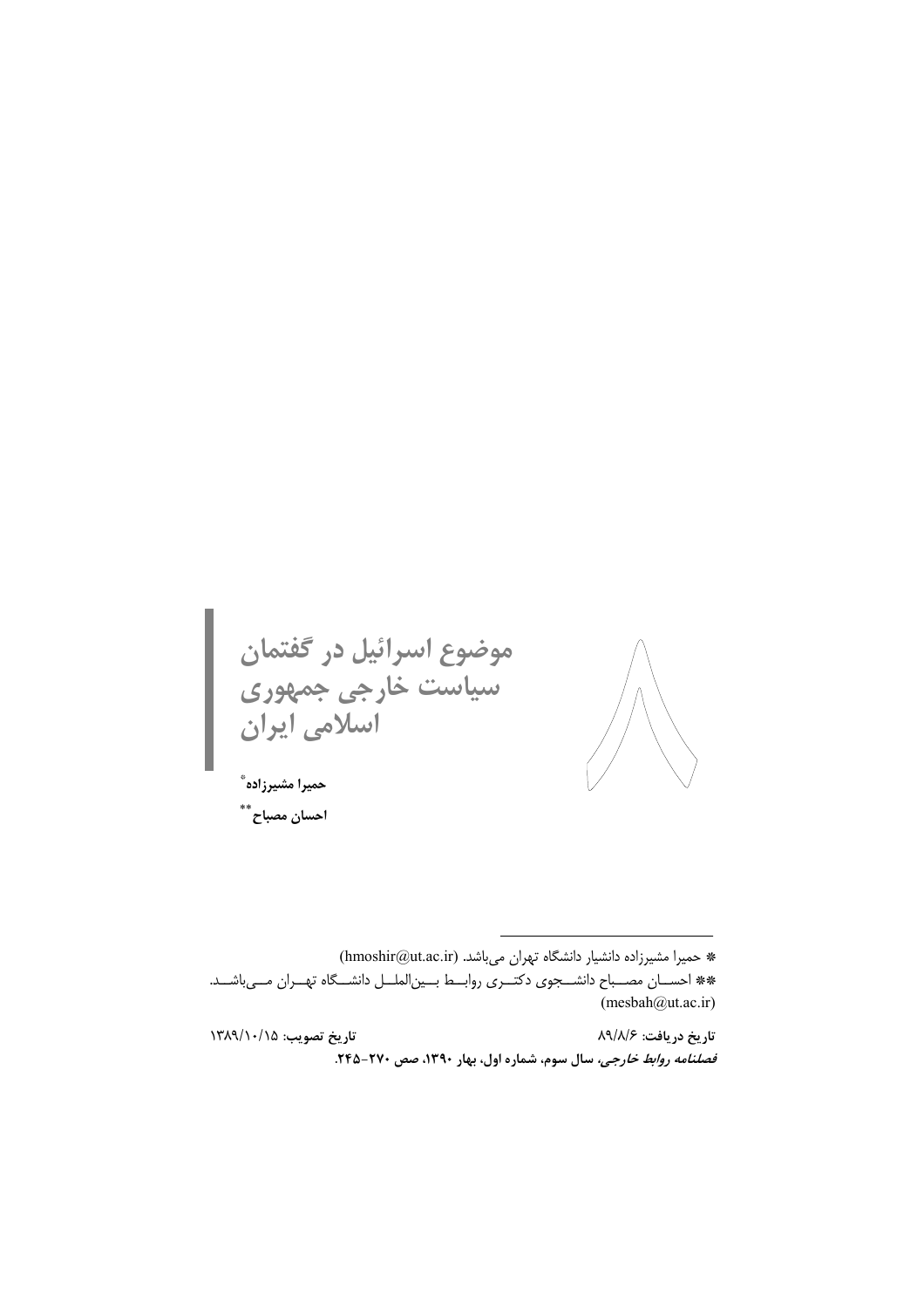چکیده

واژههای کلیدی: *سیاست خارجی ایران، گفتمـان «مظلـوممحـور»،* گفتمان «قانون-گفتگو»، گفتمان «عدالت ـ مبارزه»، اسرائیل

فصلنامه روابط خارجی ♦ سال سوم ♦ شماره اول ♦ بهار ٣٩.٠ ﴾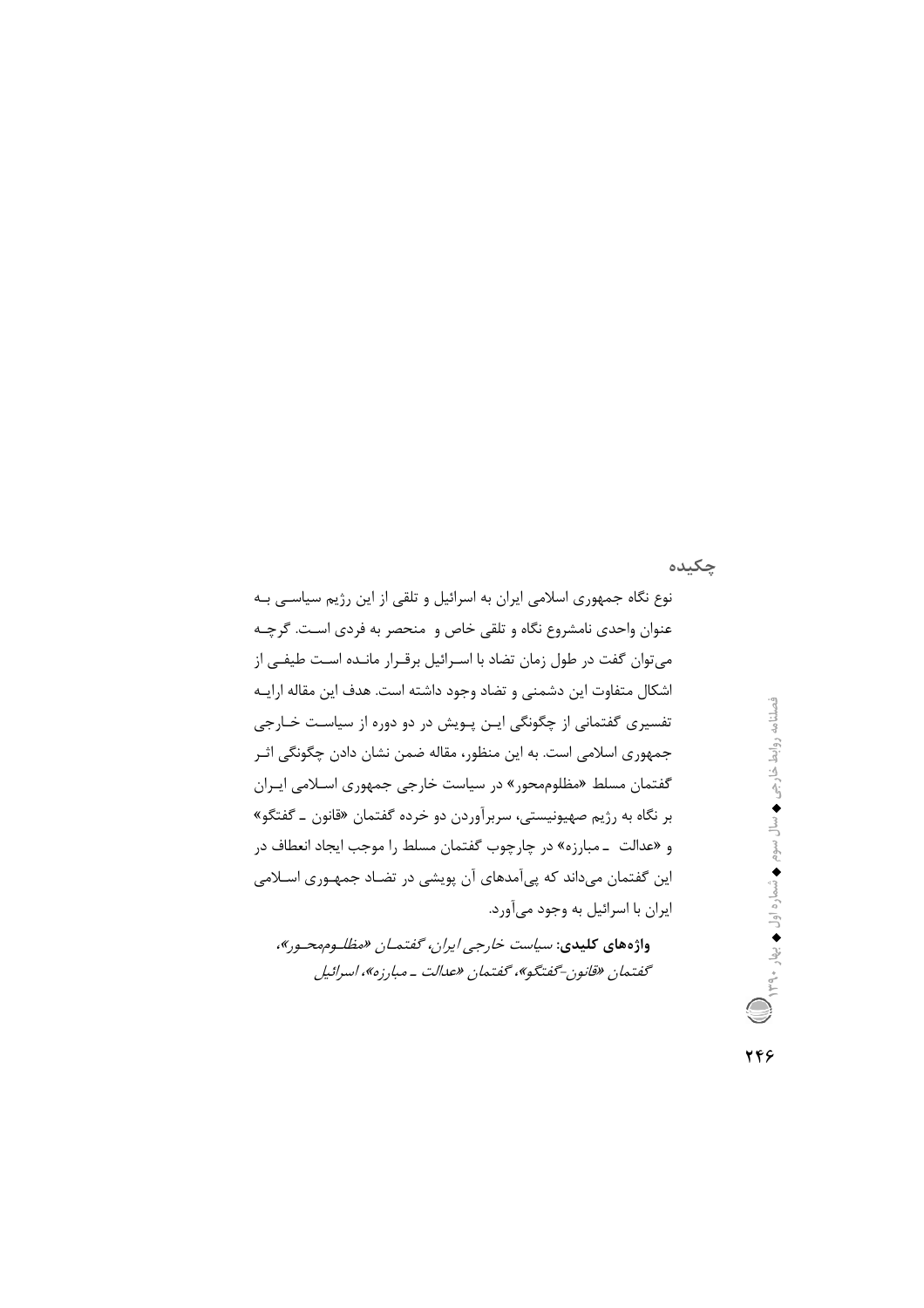## مقدمه

تغییر در میزان و کیفیت دشمنی \_ تضاد میان دو واحد سیاسی مسئلهای است که هم سياست بين|لملس (ونـت، Waltz, 1979; Walt, 1987:۱۳۸۴) و هــم سياسـت خــارجي (Barnett, 1999) با نگاهي متفاوت، به آن مي پر دازند. با تشكيل نظام مدرن بـين الملــل نوع روابط میان واحدهای سیاسی در طیفی از دوستی، رقابت یـا دشــمنی تعریـف می شود. تاریخ روابط میان واحدهای سیاسی حاکی از دو مطلب است. اول اینک این روابط بهطور دایمی پایدار نیستند و روابط بین دو واحد سیاسبی در ایـن طیـف روابط می تواند نوسان داشته باشد. همچنین هر یک از این انـواع روابـط هـم خـود دارای طیفی است به نحوی که نمی توان از یک نوع دشمنی واحـد و همگـون میـان دو واحد سیاسی سخن راند و باید گفت میـزان و شـکل دشـمنی میـان واحـدهای سیاسی دشمن همیشه در نوسان است. دوم اینکه بر سر علت یـا دلیــل هــر کــدام از این انواع روابط در میان دانشپژوهـان حــوزههـای سیاســت بــینالملــل و سیاســت خارجي بحث و مناظره جريان داشته است.

گرچه در تاریخ روابط بینالملل مـدرن مصـادیقی از دشـمنی میـان واحـدهای سیاسی وجود داشتهاست، دشمنی ایـران و اسـرائیل در نـوع خـود بـی نظیـر اسـت. جمهوری اسلامی ایران هیچگاه اسرائیل را به عنوان یـک دولـت مـورد شناسـایی و پذیرش قرار نداده است. ایران پس از پیروزی انقلاب اسلامی شناسایی دوفاکتوی رژیم قبل را از اسرائیل پس گرفت و آن را غدهای سرطانی نامیـد کـه بایـد از میـان برداشته شود (مؤسسه تنظیم و نشر آثار امام خمینی، ۱۳۷۸ب: ۳۷). هرگونــه روابــط اقتصادی، سیاسی و فرهنگی با این کشور ممنوع اعلام شــد<sup>۱</sup> و حتــی روابــط طــرف ثالث با اسرائيل به شاخص تعيين كننده روابط ايران با آن كشور ثالث تبديل شـد، بــه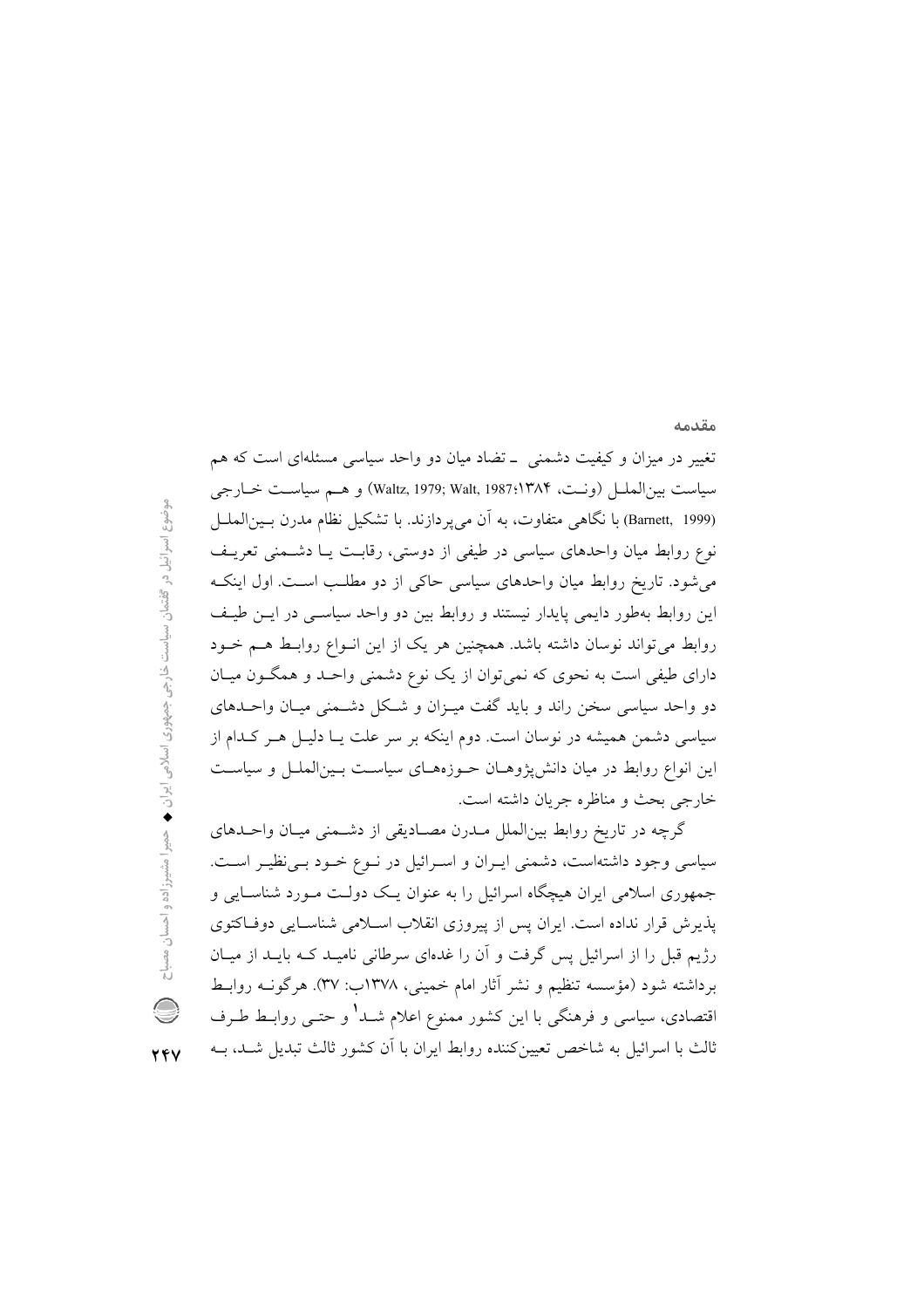نحوی که در پارهای مواقع ایران روابط خود را با کشورهای مسـلمانی مثـل مصـر، اردن و مراکش قطع یا کمرنگ کرد، زیرا این کشورها روابط خــود را بــا اســرائیل از سر گرفته بودند (مؤسسه تنظیم و نشر آثار امام خمینی، ۱۳۷۸ الـف: ۱۶۸؛ ۱۳۷۸ ج: ١٢٩). صرف نظر از نحوه برسازي اين دشمني (آقايي و رسولي ثـاني آبـادي، ١٣٨٨)، تداوم این دشمنی به چه صورتی است؟ آیا شکل ایــن دشــمنی همیشــه ثابـت بــوده است یا در طول این سی سال تغییراتی در آن ایجاد شده است؟

در میان ادبیات مربوط به دشمنی دو واحد سیاسی، آثاری وجود دارنـد کــه بــه تأسی از چشمانداز نظری واقع گرایانه در روابط بینالملــل ایــن دشــمنی را ناشــی از رقابت راهبردی طرفین میدانند. از جملهی این نوع آثــار در مــورد روابــط ایــران و اسرائيل مي توان از كتاب شاهاك (Shahak, 1997) و مقاله ابراهيم متقى (متقى، ١٣٧۶) نام برد. اسرائيل با محاط شدن ميـان دشـمنان خـود بـا اتخـاذ اسـتراتژى پيرامـونى، خواهان رفع انزوا از طریق ارتباط با کشورهای فراسوی اعراب مثل ترکیه، اتیـوپی و ایران بود و به این ترتیب توانست روابط نزدیک، در عین حـال پنهـان، و بـا میـزان بالایی از مبادلات نظامی، امنیتی و … با ایران برقرار کند، اما وقوع انقلاب ایران ایسن رابطه را قطع کرد. ایران کشوری خواهان تغییر وضع موجود شد و اسرائیل کشـوری دارای سلاحهای هستهای بود. پس هر دو یکدیگر را بزرگترین تهدیـد بـرای خـود می دانستند. اما با مقایسه رابطه ایران تجدیدنظرطلب بـا ترکیـه و پاکسـتان کـه مثـل اسرائیل دارای روابط گسترده با غرب و حتی سلاحهای استراتژیک هستند، میتوان دید که میان ایران و این کشورها این نوع از دشمنی دیده نمی شود.

دستهای دیگر از آثار، این دشـمنی را بــه مسـئله حقـوق بشــر نسـبت و تقلیــل می دهند و معتقدند نقض حقوق اقلیت یهودی در ایران و نقـض گسـتردهی حقـوق مسلمانان در اسرائیل این دشمنی را ایجاد کرده است. هنـری پـائولوچی (Paolucci (1991 در بخشی از کتاب خود نوع روابط اسرائیل با ایران را، چه قبـل از انقــلاب و چه بعد از انقلاب، ناشــي از وجــود اقليــت پهــودي در ايــران مــي،دانــد. بســياري از دیدگاهها و به خصوص دیدگاههای رسمی موجود در ایـران (ولایتـی، ۱۳۷۸؛ ثـانی، ۱۳۸۰؛ کیمرلینگ، ۱۳۷۳) هم نحوه برخورد اسرائیل با مسـلمانان فلسـطینی، غصـب سرزمین آنها و نبود حق تعیین سرنوشت را علت دشمنی ایران بــا اســرائیل معرفــی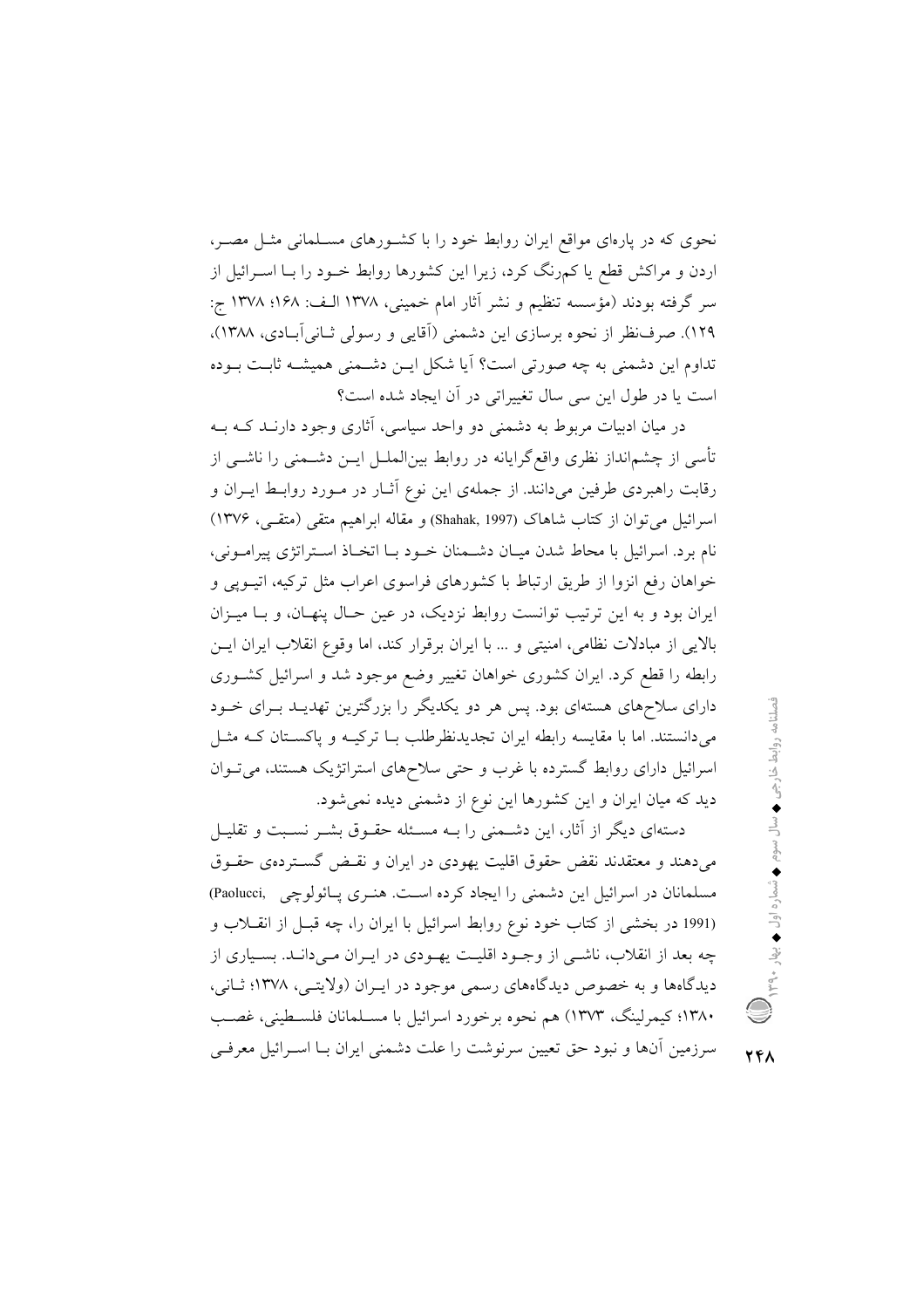می کنند. این نگاه هم در مقایسه با موارد مشابه تاب آزمون را نمی آورد. بایــد توجــه داشت که ایران فاقد سنت یهودستیزی قوی اسـت حـال آنکـه در بسـیاری از نقــاط جهان وجود چنین سنتی موجب دشمنی آنها با اسرائیل نشده است. نقـض حقـوق مسلمانان در بسیاری از واحدهای سیاسی نیز به دشمنی ایران با آنها به آن شکل که در تضاد با اسرائیل دیده می شود، منجر نشده است.

در دوره اخیر برخی با نگاهی ذهنیگرایانهتر و بـر اســاس نظریــات تأمــلگــرا ضمن بررسی چگونگی ساخت دشمنی میان ایران و رژیم صهیونیستی، به دلایـل آن توجه بیشتری نشان دادهاند. حاجی پوسفی (۱۳۸۲) از نظریـه سـازهانگــاری در کنــار نظریات واقع گرایانه و لیبرال برای تبیین این دشمنی استفاده می کند. به نظر او، تغییــر در نظام بین|لملل با فرویاشی شوروی در کنار ایــدئولوژی علــت اصــلی دشــمنی دو کشور است. ولي نگاه معرفتشناختي او به عامل ايدئولوژي نگاهي تبييني و علت و معلولي است و كمتر به مسئله چگونگي شكل گيــري ايــن دشــمني مــي.يــردازد. بــه عبارت دیگر، او به گفتمانها و ساختارهای معنایی بـرای تحلیـل سیاسـت خــارجی نمی پر دازد.

با این توصیفات و به منظور ارایه تحلیلی کاملاً معناگرا در مورد چگونگی قوام یافتن تضاد میان ایران و اسرائیل این مقاله به نظریههای گفتمانی متوسل مبی شـود. مفروض این مقاله وجود طیفی از رابطهی دشمنی-تضاد میان ایران با اسرائیل است و هدف آن، نشان دادن تغییراتی در چگونگی دشمنی در دو دوره از تـاریخ سیاســی اخیر یعنی دوره ریاست جمهوری سید محمـد خـاتمی و دوره ریاسـت جمهـوری محمود احمدی نژاد است.

گرچه همانطور که با مرور مختصر آثار دیدیم می تـوان دلایـل/علـل زیـادی را برای این تضاد ذکر کرد، مقاله در پی نشان دادن چگونگی تغییر دشیمنی ازطریق گفتمانهای حاکم بر دو دوره ریاست جمهوری (۱۳۷۶–۱۳۸۴ و از ۱۳۸۴ تـاکنون) است. مقالــه بــا انتخــاب گفتمــانهــاي «گفتگــو» و «قــانون» مربــوط بــه دوره اول وگفتمانهای «عدالت» و «مبارزه» در دوره دوم تفاوت در شکل تضاد میان ایـران بـا اسرائیل را در این دو دوره نشان خواهد داد.

در ادامه مقاله بحثـی نظـری در مـورد گفتمـان ارائــه مـی شــود. گفتمــانهــا در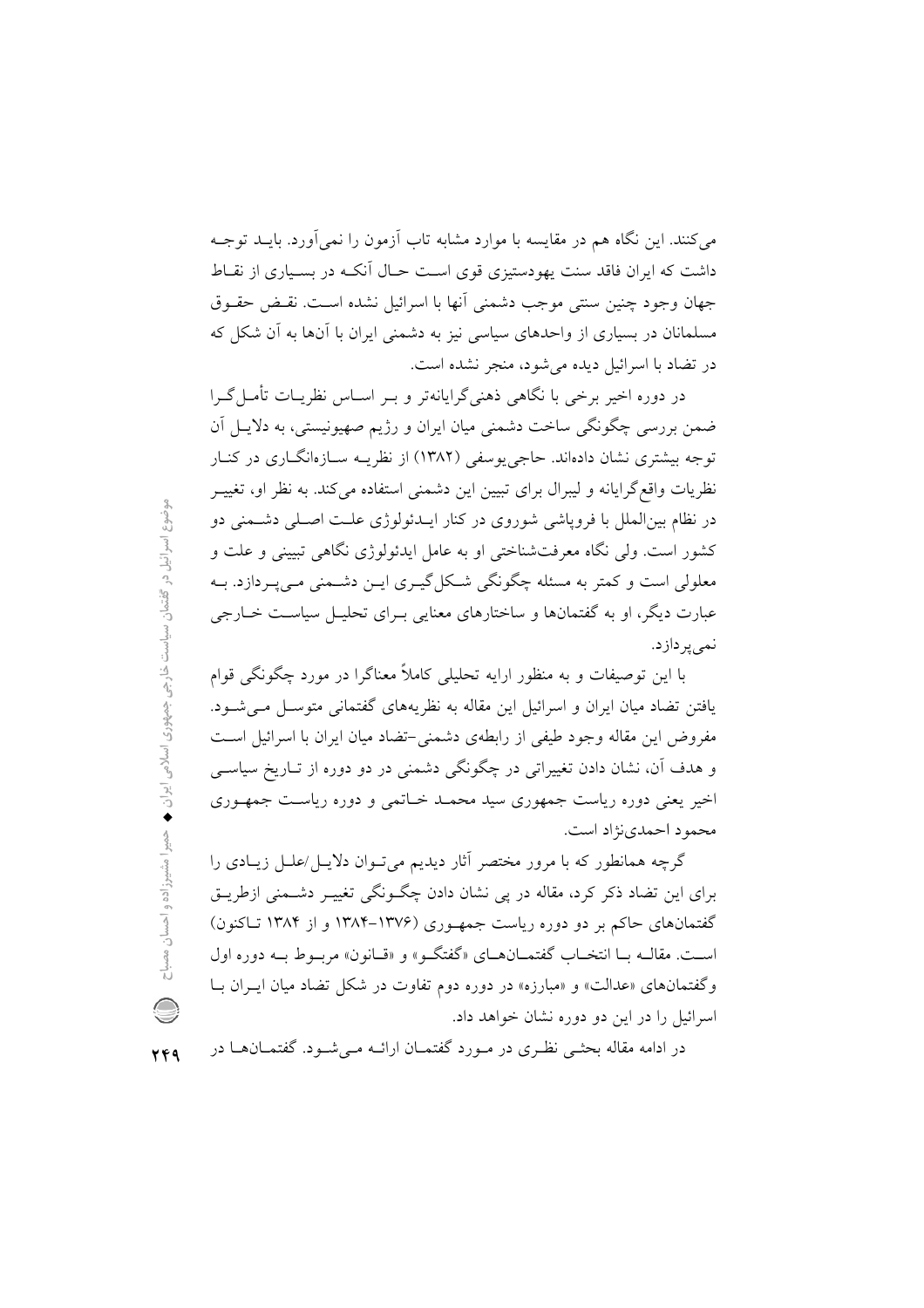دورههای ریاست جمهوری این دو، معنای آن در تاریخ ایران، رابطه دیالکتیک ایــن گفتمانها و جامعه، و محدودیت و مقدوراتی که به دست می دهند در بخش بعــدی نشان داده خواهند شد. در بخش نتیجه پژوهش هم پیامدهای این گفتمانها بـر نـوع دشمنی یا اسرائیل نشان داده می شود.

## گفتمان

بسیاری از نوشتههای سیاست خبارجی کـه گفتمـان را در مرکـز توجـه خـود قـرار دادهاند (دهقانی فیروز آبادی، ۱۳۸۸: ۵۱−۵۰؛ Doty, 1993: 299-303) بر آن هستند که ادبیات گفتمان را می توان به چند دسته متمایز تقسیم کـرد. صـرف نظـر از تعـداد و اسامی متفاوت این نوع برداشتها از گفتمان می توان آنها را بـر حسـب دو مؤلفـه دستهبندی کرد. مؤلفهی اول عبارت است از مرجَع گفتمان: آیــا ارجــاع گفتمــان بــه «واقعیت عینی» یا به عبارت دیگر ارجاع دال به مدلول است یا ارجاع گفتمان به امـر گفتمانی دیگر یا بازی بیپایان دالها و تعویق ارجاع به مدلول؟ مؤلفهی دوم عبارت ست از چیزی که می توان آن را مسئله ساختار و کـارگزار نامیـد: آیـا گفتمــان دارای راهبری آگاه است و به عبارت دیگر گفتمان از سوی سخنور واحد ارایه می شود یـا راوی گفتمان خود در درون گفتمان(ها) قـرار مـیگیـرد؟ لازم بـه ذکـر اسـت ایـن تقسیم بندی ۲در۲ گرچه از نظر تحلیلی باید معرف ۴ نوع دیدگاه به گفتمـان باشـد. این گونه نیست چرا که در عالم ادبیاتِ گفتمان اعتقاد به ارجاع گفتمان بـه «واقعیـت عینی» با ساختاری دیدن و اسارت سخنگو در گفتمان مانعهالجمع است. به هر حال، گفتمان مورد نظر این مقاله ساختاری است که در آن گفتمان بازتاب صـرف ِروابـط قدرت نیست، بلکه دارای ماهیت مولد است یا به زبان همین تقسیمبندی جمع بازی بي پايان دالها و قرار گرفتن سخنگو در گفتمان.

دوتی (303-302 ,1993) معتقد است که رهیافت رویههای گفتمـانی بـر سـ**ــاخت ز***بانی واقعیت* تاکید میکند. در این رهیافت، زبان بــه عنــوان مجموعــهای از علایــم دیده می شود که بخشی از نظام تولیدکننده سوژهها، ابژهها و جهانها هستند و در آن دالها تنها و تنها به دالهای دیگر ارجاع میدهند و مفهوم *بینامتنیت،* یعنی شبکه بـه طور نامتناهی گسترده و پیچیدهای از معانی محتمل، پایه بحث قرار می گیرد. این امر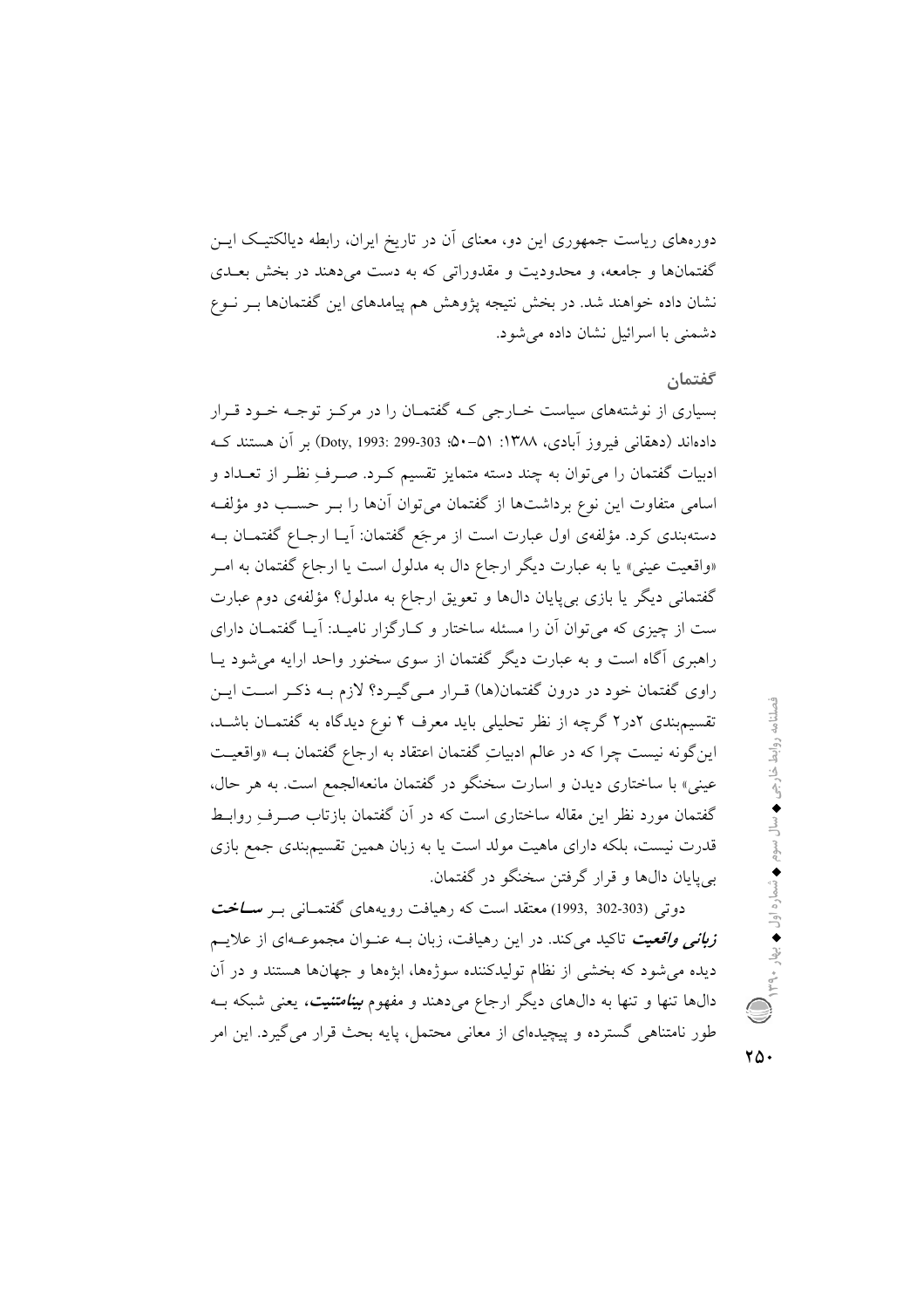درک نوینی از قدرت به ما می دهد. قدرت در این معنا چیزی نیست که تمرکز یافتـه باشد. قدرت پراکنده است و مولد سوژهها و جهـانهایشـان اسـت. بـا ایـن گونـه برساخته شدن سوژه و جهان او گفتمانْ احتمـالات، ممکنـات و امکـان يــذيرىهــاى تفسیری را از طریق ناممکن سـاختن تفکـر خــارج از آن تولیــد مــیکنــد. همچنــین سیاستگذاران درون فضایی گفتمانی عمل میکنند که معانی را به جهانشان تحمیـل و بنابراین واقعیت را ایجاد می کند.

با توجه به دیدگاه دوتی به رویههای گفتمانی موارد چندی برجسته می شوند: ـ سوژهها را زبان تولید می کند؛ ۔قدرت متمرکز نیست؛ ۔ گفتمان پرخی مسائل را ممکن و پرخی را ناممکن میںسازد؛ ـ سیاستگذاران (سوژهها) درون گفتمانی عمل میکنند که واقعیت جهان شان را بر مے سازد.

سوژگی را زبان می سازد. مے توان بـا اسـتفاده از روش هـای پسـامدرن، مثـل شالودەشكنى دريدا يا تبارشناسى فوكو، ساخت سوژگى بەخصوصى مثل دشمنى يـا تضاد را دنبال کرد. این نوعی هویتسازی از خود و دیگری است. با بررسـی متـون می توانیم به چیزی دسترسی پیدا کنیم که متن بر آن بنیان یافته و به منزلهی بنیان کل متن است. معمولاً این بنیان خود بر روابط متباین مانوی استوار است کـه در نهایــت ترجیح و برتری چیزی بر چیز دیگر است (مشـیرزاده، ۱۳۸۴: ۲۵۸). گرچــه از نظـر یسامدرنها، تغییر محتوای این اساس بسیار دشوار است و این تغییر دشـوار هـم بـه هر حال در ماهیت دووجهـی آن تغییـری ایجـاد نمـیکنـد، وجـود خـود اصـطلاح شالودهشکنی نشانگر آن است که تغییر سلسـلهمراتـب نـاممکن نیسـت (مشـیرزاده، ۱۳۸۴: ۲۵۸) و می توان تصور کرد در عین تسلط گفتمانی خاص، با سلسلهمراتب مربوط به خودش، فاصله سلسلهمراتب مفاهیم اَن گفتمان با کمک گفتمـان دیگـری بيشتر يا كمتر شود.

بنابر نظريات يسامدرن، قدرت در هر متنى هرچقدر هم در ايجاد تمركز تــلاش کند، باز هم عواملی این تمرکز را به تعویق میاندازد (بزرگی، [۱۳۷۷]۱۳۸۲: ۱۶۴). می توان گفت گفتمان خود دارای مؤلفههایی است که اجازه این تمرکز را نمی دهـلـ.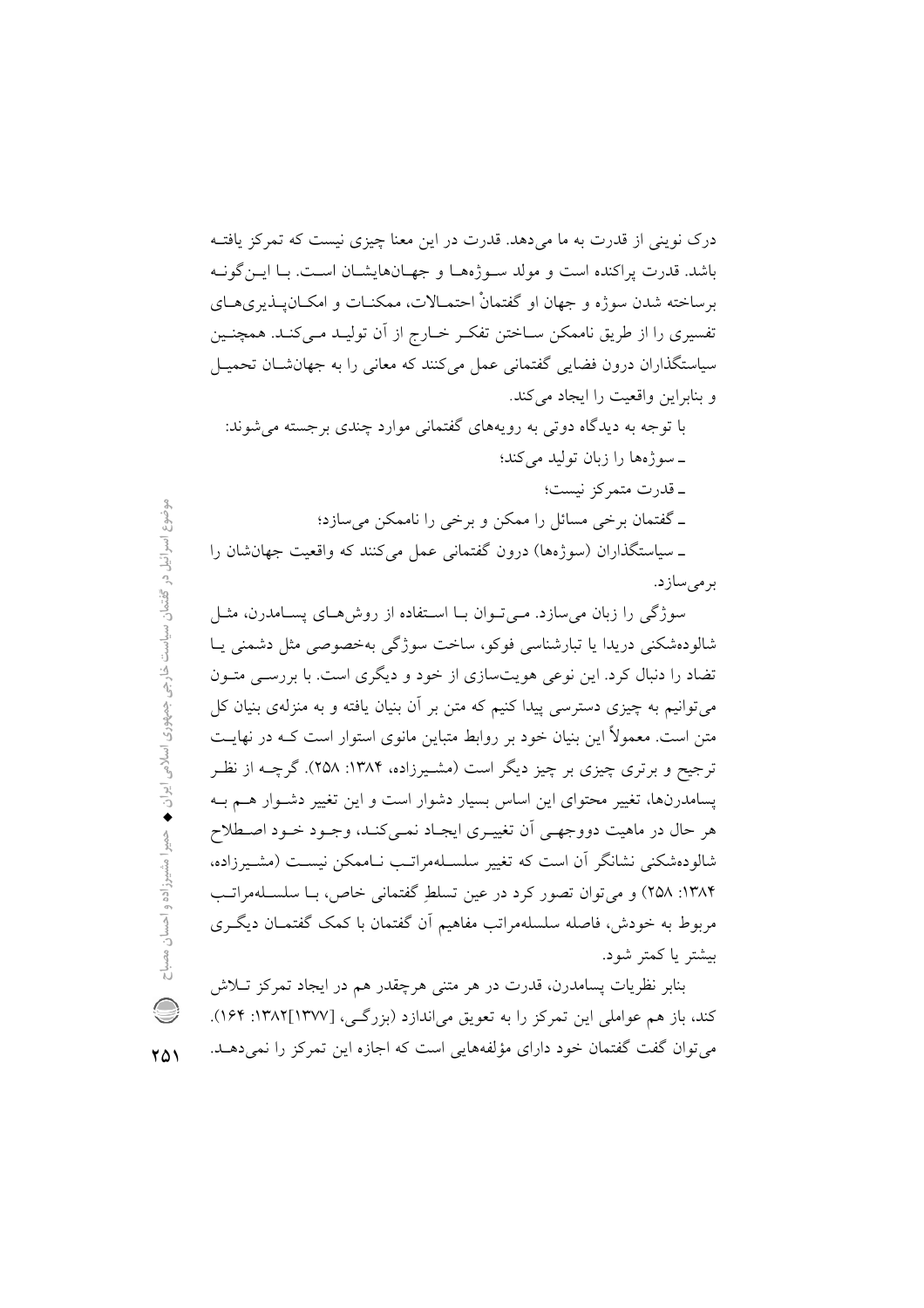وجود سليقههاي گوناگون و اهداف متفاوت، وجود تفاسير مختلف، عدم پـيش;بينــي آینده و نوآوریهای احتمالی در مقاطع زمانی بعد و خطوط حاشـیهای گفتمـان کـه چونان قواعدی تکوینی برخی از اَعمال را مقدور (فی، ۱۳۸۶: ۱۱۹–۹۹) و ناخواسته از ماهیت حاشیهای خود خارج شده و تغییراتی را اعمال می کنند، از عواملی هســتند که اجازهی چنین تمرکزی را نمی دهند و قدرت را به سمتهای دیگر مـی پراکننـد. پس می توان تصور کرد علی رغم وجود متن و گفتمان قدرتمنـدتر نسـبت بـه متـون دیگر و قدرت و توانایی این گفتمان در کنترل متون دیگر، بقیه متـون در برابـر ایــن متن مسلط منفعل نیستند و با رویههای بالا از قاطعیت متن مسلط می کاهنـد و درجاتي از انعطاف<sup>1</sup> را در آن ايجاد مي كنند.

در جهان وابسته به هر متن و گفتمان برخی امـور امکــان پــذیر و برخــی امــور تصورناشدنی هستند. این همان محدودیت و مقدوریتی است که هر نوع سـاختاری، ازجمله گفتمان، تحمیل میکند. اگر گفتمان را نوعی از نسـبت مفـاهیم بـا یکـدیگر بدانیم، آنگاه می توان گفت سلسلهمراتب و رابطه میان مفـاهیم در هـر یـک از ایــن گفتمانها متفاوت است و در نتیجه واژههای یکسان در گفتمانهـای متفـاوت دارای بار ارزشی متفاوتی هستند، اهداف اولویتهای زمانی مختلفی دارند و ابزار رسـیدن به این اهداف نیز متفاوت است. تفاوتهای گفتمانها این احتمال را پدیـد مـی|ورد که گفتمانی هم وجود داشته باشد که امـور ممکـن و مطلـوب گفتمـان دیگـری در حوزه تصوراتش نگنجد.

با همهی این مطالب در دنیای عینی ما، سوژهها به شدت در ایــن گفتمــانهــا و در نتیجه جهانهای ناشی از این گفتمانها محاط هستند. آنها مسائلی را میبینند که گفتمان دیدن آن را ممکن می کند و در نتیجه، توان دیـدن احتمـالاتی را ندارنـد کـه گفتمان آنها را تصورناشدنی می کند. آنها به نفع مفاهیمی عمل می کنند که گفتمـان آنها را در بالای سلسلهمراتب قرار میدهد و ابزاری را در دست دارند کـه گفتمـان آن را مجاز می داند.

با یادآوری عدم تمرکز قدرت، باید به وجود تنوعی از گفتمانها در یک واحـد

1. Flexibility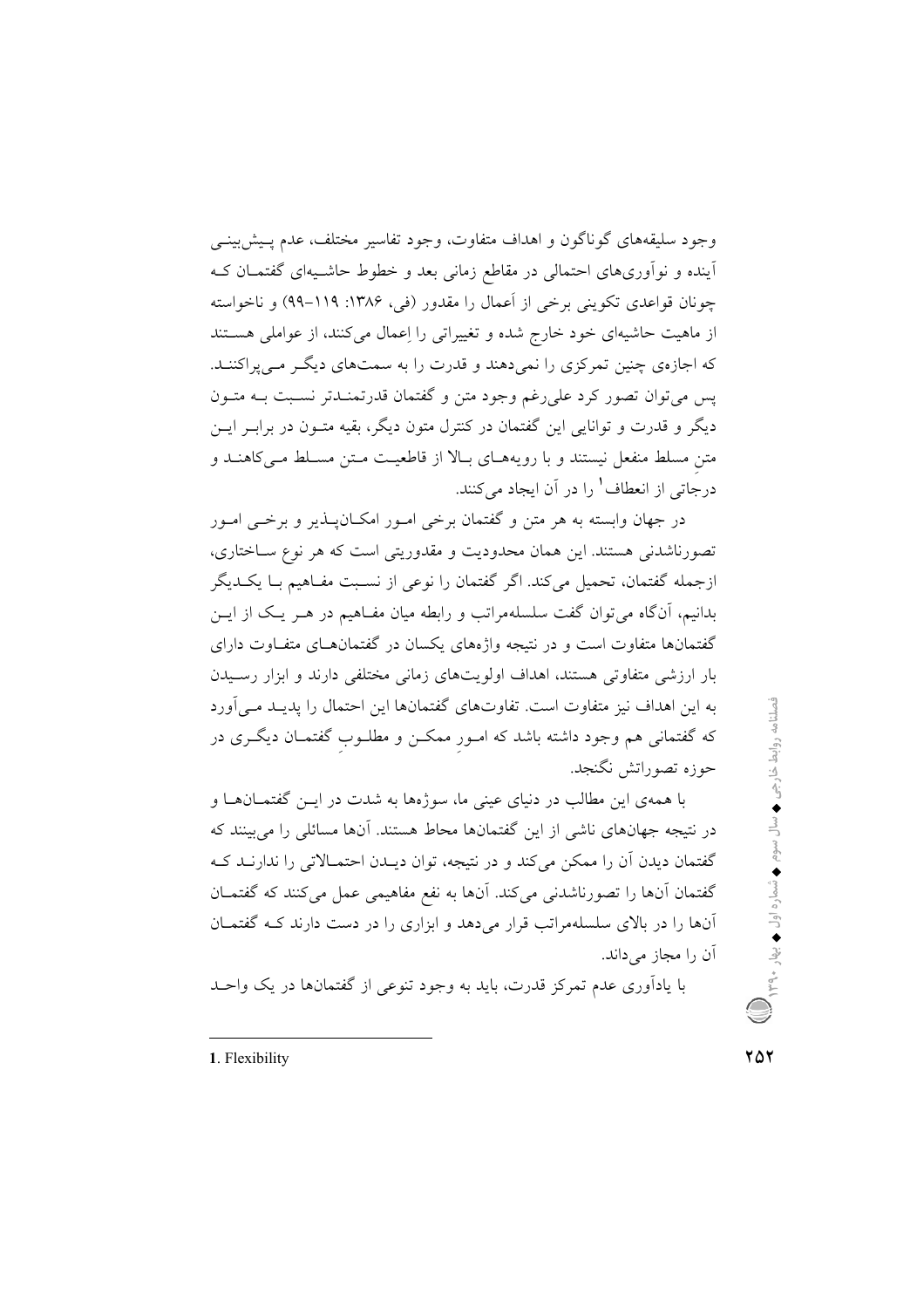سیاسی اشاره کرد و گفت گفتمان مسلط همیشه دارای طیفی از گفتمـانهـای بــدیل است. گرچه وجود این گفتمانهای بدیل با مفاهیمی مثل گفتمان رقیب یـا «تحـول «از» گفتمان» (دهقانی فیروزآبادی، ۱۳۸۸: ۱۹۲–۱۸۹) و با هدف تغییر سلسلهمراتب مورد نظر گفتمان مسلط بیشتر مورد تأکید قرار می گیـرد، بایــد بــه وجــود نــوعی از (خرده)گفتمان هم اشاره کرد که ناشی از کارکردهای طبیعی گفتمان مسلط هستند و بر خلاف گفتمان رقیب، سلسلهمراتب گفتمان مسلط را میپذیرنـد، امـا در فواصـل این سلسلهمراتب تغییراتی می تواننـد ایجـاد کننـد. گفتمـانهـای بـدیل نـوع اول را همانطور که دیدیم «گفتمانهای رقیب» گفتمان مسلط می نامند و گفتمانهای بـدیل نوع دوم را می توان، به علت فعالیت در حیطه مجاز گفتمان مسلط، «خرده گفتمــان» نامید. به عبارت دیگر، خرده گفتمان می تواند با ایجاد انعطاف و تسـامح در گفتمــان مسلط، جهان خود را تا جایی برسازد که سلسله مراتب گفتمان مسلط نقض نشود یا تغییر در فواصل این سلسلهمراتب از نظر گفتمان مسلط تغییر به حساب نیاید. ایجاد انعطاف از سوی خرده گفتمان در سلسلهمراتب گفتمان مسلط یا مسـتقیماً بــا تغییــر فواصل در همان سلسـلهمراتـب مفـاهيم يـا بـا وارد كـردن مفهـومى نـوين در ايـن سلسلهمراتب از سوی خرده گفتمان رخ میدهد.

در بخش بعدی گفتمانهای مسلط و خـرده گفتمــانهــای آن و سلســلهمراتــب موجود در هر کدام در نظام جمهوری اسلامی ایران ارائه مـی شـود. تضـاد اصـلی و سلسلهمراتبی در گفتمان مسلط (گفتمان مظلـوممحـور) ظـالم/مظلـوم اسـت. خــرده گفتمان اول گفتمان قانون–گفتگو و خرده گفتمان دوم گفتمان عدالت–مبارزه اســت. خواهیم دید که چگونه این دو خرده گفتمان تغییراتی را در سلسـلهمراتـب گفتمـان اصلی در رابطه با نگاه به اسرائیل و ساخت دشمنی-تضاد با این واحـد سیاســی بــه و جو د مي آورند.

گفتمان مسلط و خرده گفتمانها در جمهوری اسلامی ارزش های اسلامی که در شکل گیری و پیروزی انقلاب اسلامی ایـران مـوثر بودنـد، میراثی را برای این کشور انقلابی برجای گذاشتند که به شدت نحوه عمل ایران پس از انقلاب را در تمام ابعاد سیاسی، اقتصادی، اجتماعی و حتی خارجی و بینالمللـی

وضوع اسرائیل در گفتمان سیاست خارجی جمهوری اسلامی ایران ♦ حمیرا مشیرزاده و احسان مصباح  $\bigcirc$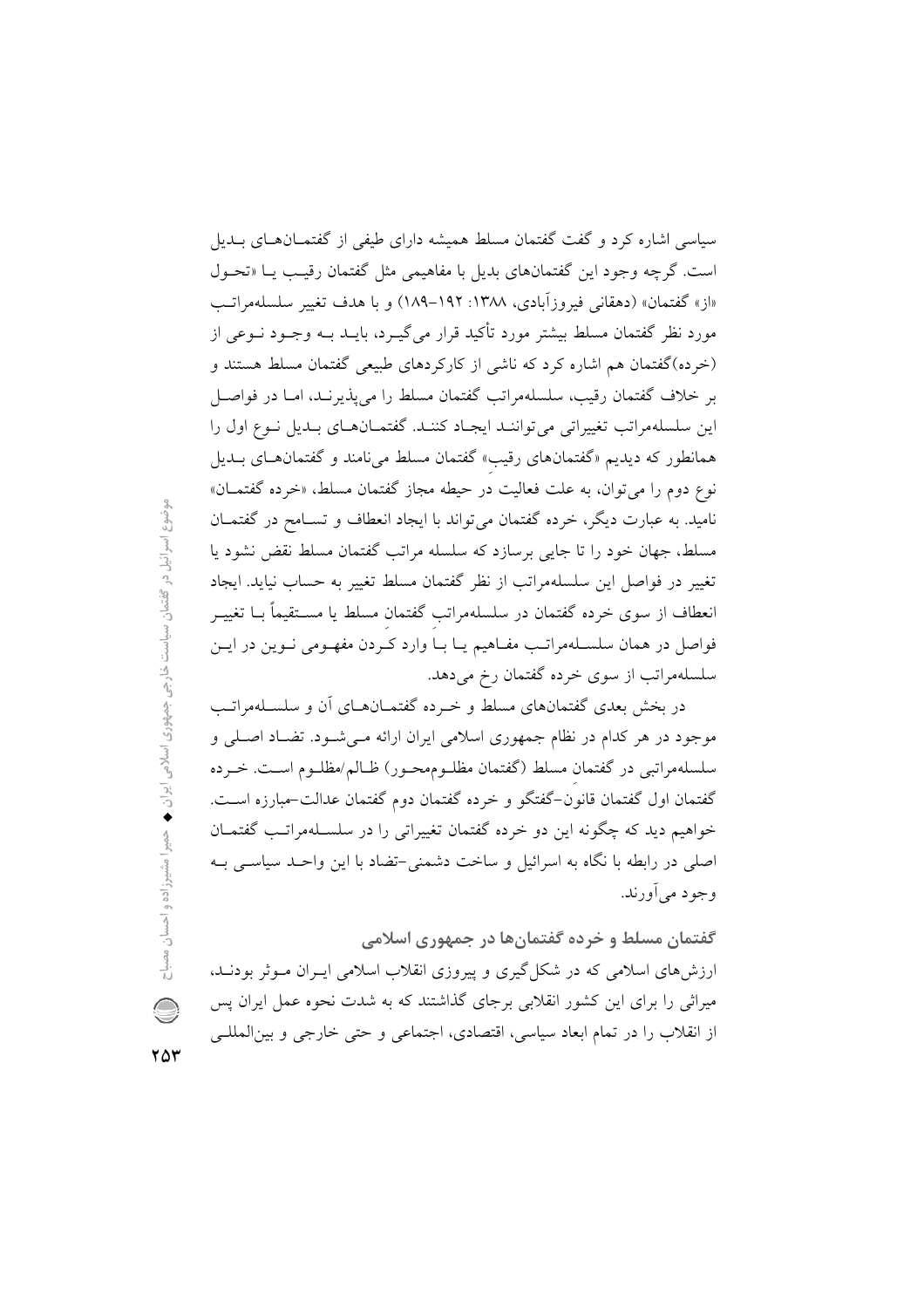تحت تاثیر خود قرار داد. یکی از این ارزشها عبارت از لزوم حمایت از مظلـوم در برابر ظالم بود. اسلامی بودن این ارزش، ماهیت مبارزاتِ مبارزان «مظلوم» در مقابلــه با حکومت «ظالم»، بازنمایی واقعه عاشورا و مظلومیت امـام حسـین (ع) در محـرم سال ۱۳۵۷ که شدت مبـارزات را بــه ناگهـان افـزايش داد، آمـوزههـاي دکتـر علــی شریعتی و همچنین تاثیر ناخودآگاه اسطورههای ایرانسی مثـل داسـتان سـیاوش ایــن ارزش را شدت بخشیدند. تمام این امور به ایجاد گفتمانی انجامید که میتوان آن را گفتمان مظلومهحور نامید. نتیجـهی عینـی اهمیـت پـافتن مسـئله ظـالـم- مظلـوم را می توان در اصول قانون اساسی جمهوری اسـلامی ایـران و تأکیـد آن بـر «اسـتمرار مبارزه در نجات ملل محـروم و تحـت سـتم»،٢ «حمايـت بـيدريــغ از مستضــعفان جهان»<sup>۲</sup> و حمایت از «مبارزه حقطلبانه مستضعفین در برابر مستکبرین در هر نقطـه از جهان»<sup>۲</sup> دید.

گفتمان مظلومهحور با ايجاد سلسلهمراتـب مظلـوم- ظـالم سـوژگي، قــدرت و روابط قدرت، امور تصورشدنی و تصورناشدنی و نحوه عمل سیاستگذاران در جهان اين گفتمان را بدين نحو برساخت:

■ در این گفتمان، سوژهها ارزش خود را بر اساس تعلق به یکـی از دو قطـب ظالم یا مظلوم بودن دریافت می کنند. مظلومیت امـری بــا ارزش و ظلــم امـری ضــد ارزش تلقی می شود و گفتمان تخصیص منابع بـه حمایـت از مظلـوم را مشـروعیت می بخشد.

■ ظالم گرچه با قدرت خود مظلوم را از او دریغ میکند، این گفتمان قدرت را بهطورکامل در اختیار قطب ظالم نمیداند. میتوان با استفاده از روشها و ابزاری بـر ظالم که دارای قدرت بیشتری است پیروز شد. از نظر این گفتمان و به خاطر تأکیـد آن بر ماهیت غیرمادّی بر شمشیر پیروز است» می توان دید.

■ تصور ايجاد روابطي به جز مبارزه با ظالم ناممكن است.

■ سیاستگذاران محاط در گفتمان مظلومهحور تمام همّ و غمّ ً ومنـابع خـود را به حمایت از مظلوم در برابر ظالم اختصاص میدهند.

بدین شکل با پیروزی انقلاب اسلامی و شکل گیری گفتمان مظلومهحـور تمـام سوژههای مخاطب ایران انقلابی از دریچه این گفتمان نگریسته می شــدند و رفتــاری ٢٥۴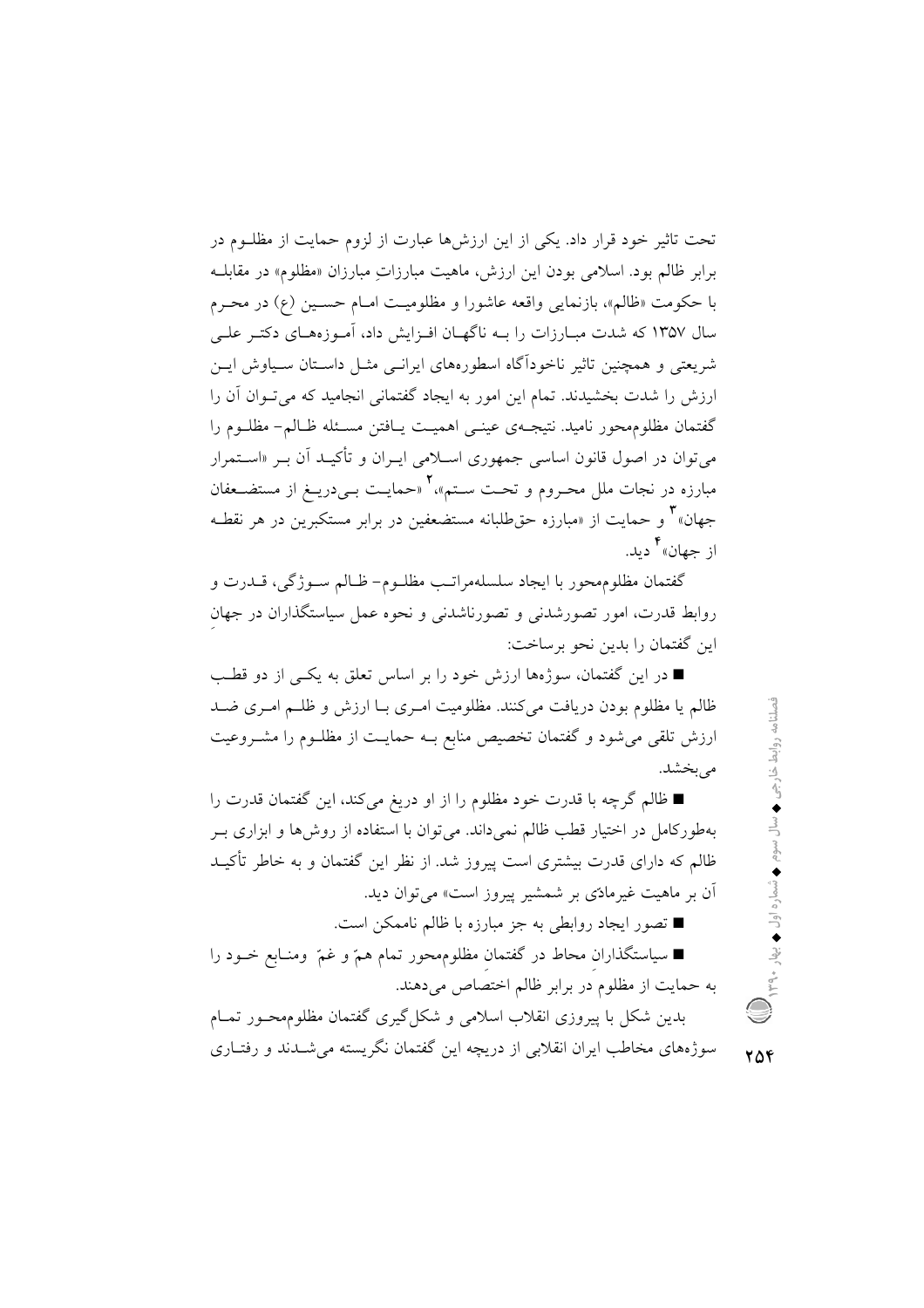در قبال آنان اتخاذ می شد که این گفتمان آن را متصور می دید. این امر به تمام ابعـاد تسري يافت و تفاوتي در ابعاد داخلي، خارجي و بينالمللي أن ديده نمي شد.

گرچه موضوع این مقاله نحوه شکل گیری (خرده)گفتمانی درون گفتمان مسلط نیست، جا دارد بهطور خلاصه چگونگی امکان وقوع این امر را بیان کنیم. دیدیم که گفتمان با توجه به ماهیت تعویقاندازی ارجاع به مدلول و اشاره مستمرش به متـون دیگر، تمرکز قدرت را هم به تعویق میاندازد. عوامل ذیل مـیتواننـد در ایـن میـان دخيل باشند: وجود سليقههاي گوناگون و اهداف متفاوت، وجـود تفاسـير مختلـف، عدم پیش بینی اَینده و نواَوریهای احتمالی در مقاطع زمانی بعد و خطوط حاشیهای خارج شده از ماهیت حاشیهای گفتمان که تغییراتی اِعمال میکنند که همگی به یک اعتبار در پیوند با اشکال متفاوت مفصــل بنــدیهــای گفتمــانی و پیونــدیابی مســتمر عناصری از یک گفتمان با گفتمانهای دیگر هستند. با توجه به این مطالب مـی تـوان چگونگی شکل گیری گفتمانهای مشروع را درون گفتمان مسلط و چگونگی امکـان عدم تاثیرپذیری کامل گفتمان مشروع از گفتمان مسلط را تصـور کـرد: بـا مفـروض گرفتن این امر که جامعه یکدست نیست (فی، ۱۳۸۶: ۹۹)، می تـوان بـه ایــن نتیجـه منطقی رسید که در هر جامعهای با هر سطحی از محدودیتِ ناشی از تسلط گفتمـان مسلط، باز هم وجود طيفي ازگفتمانهاي رقيب و نيز (خـرده)گفتمــانهــاي ممكــن، گرچه شاید با قلمرویی محدودتر، قابل تصور است. طیـف گفتمـانهـای متفـاوت امكـان برداشـتهـا وتفاسـير متفـاوت از مفـاهيم يكسـان و امكـان بالفعـل شـدن خرده گفتمانهایی ذیل گفتمان مسلط را افزایش میدهد. احتمال این امر به این دلیل بالاتر می٫ود که اولاً گفتمان مسلط قدرت پیشبینی تمام امور را ندارد و در صورت وقوع امری که پاسخی مناسب از سوی گفتمـان مسـلط بـرای آن نباشـد، جـا بـرای ظهور گفتمانهای دیگر یا ظور خردهگفتمانهای خاص باز می شـود؛ و ثانیـاً ممکــن است خود گفتمان مسلط اجازه ظهور گفتمانهایی را تحت شرایطی، مثل انتخابـات، داده باشد. در صورتی که ظهور این گفتمانها در چارچوب مجاز گفتمان مسلط ب وقوع بپیوندد، **گفتم***ان مشروع* زاده میشود.

با پیروزی سید محمد خاتمی در انتخابات ریاست جمهـوری سـال ۱۳۷۶ دوره جدیدی از سیاستورزی در ایران آغاز شد. به هر دلیلی، شـعارهای انتخابـاتی او و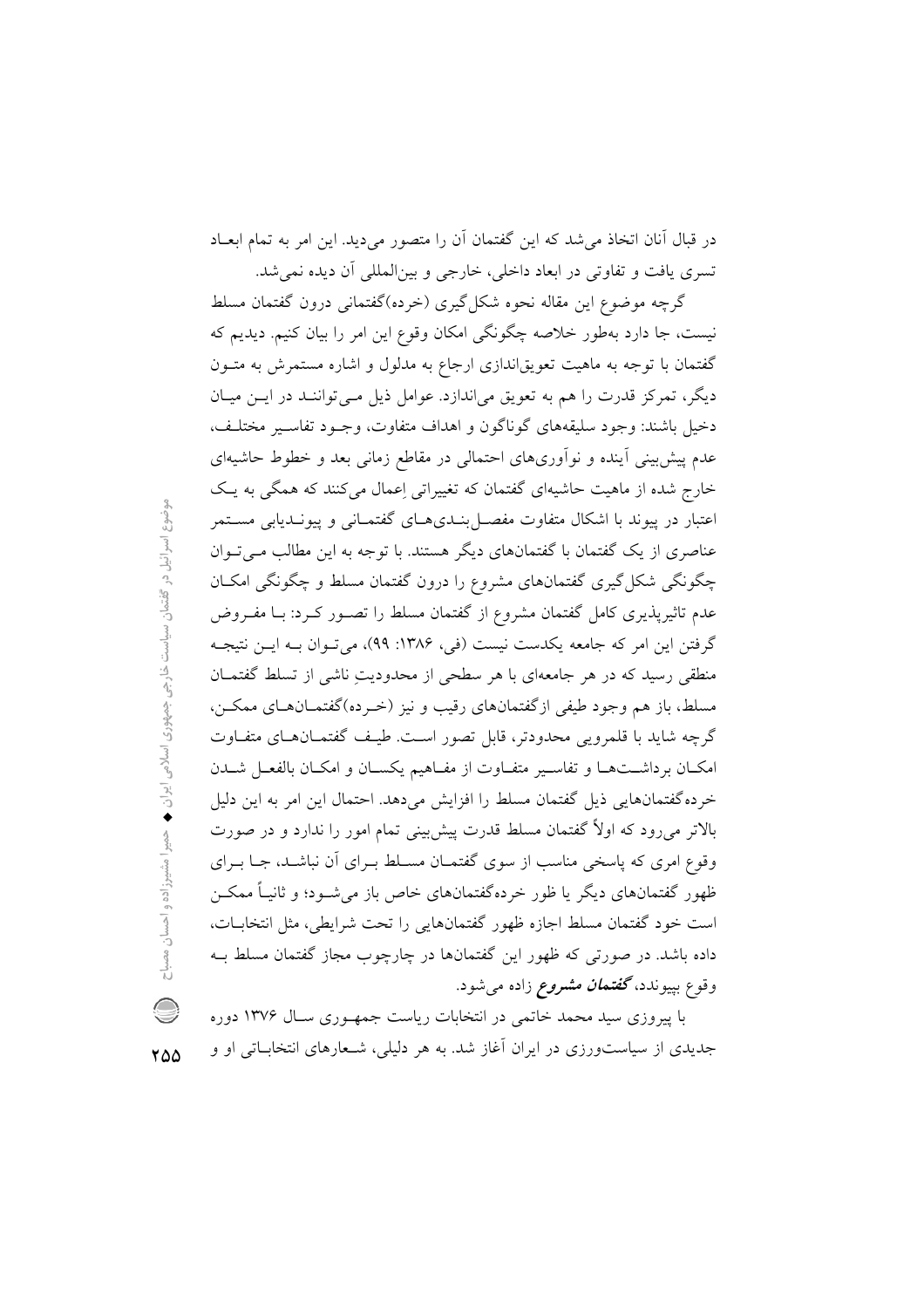اقبال بی سابقه رأیدهندگان به این شعارها نشــانگر شــکل گیــری و ظهـور گفتمــانی جدید همراه با تفسیری متفاوت از گفتمـان مسـلط بـود. عمـل بـه «قـانون» و رفـع اختلافها با دوری از خشونت از طریق «گفتگو» در کنار مسائل دیگر مثـل اهمیـت فرهنگ در مقابل سیاست و اقتصاد از شعارهای انتخابیاتی ای پود کیه اقبیال سه آن نمایانگر شکل گیری و ظهور گفتمان «قانون-گفتگو» بود. این گفتمان، امـا، بــهخــاطر نحوه نمایان شدنش از انتخاباتی خاص درون نظامی خاص و همچنین پیوندی که با گفتمـان مســلط داشــت، بايــد بــه عنــوان گفتمــانى مشــروع درون گفتمــان مســلط «مظلوم محور» نگريسته شود. در عين حال گفتمان «قانون-گفتگو» كـاملاً در گفتمــان «مظلوم محور» محاط نبود و حتى موجب ايجاد انعطاف نيز در ايــن گفتمــان مســلط شد.

مبانی نظری گفتمان قانون-گفتگـو را مـی تـوان در منـابع اسـلامی و همچنـین نظریات قرارداد اجتماعی و نظریههای «کنش ارتباطی» و «وضعیت کلامبی آرمانی» یورگن هابرماس دید. از همان آغاز تکوین اسلام و شکل گیری حکومت اسلامی در مدينه النبي، اسلام خود را به عنوان ديني اجتماعي نماياند كه در أن قواعد حاكم بـر زندگی افراد نقشی اساسی بازی می کردند. مدینه النبی جامعهای تلقبی مے شود ک همه افراد در آن در چارچوب قانون از حقوق برخوردارند. در درون ایــن جامعــه و در روابط این جامعه با سایر ملتها نه سلطه هست و نه سلطهپـذیری :ICDAC ND (216 لزوم پایبندی به قانون خود را به صورت پررنگتری نیز در پیروی بیچون و چرا از نصوص و/يا اجتهاد در فقه نشان مي دهد. بـه هرحـال، گرچــه شــايد قــانون مفهومی مدرن و امروزی باشد، از هزاره پیش جوامع اسلامی با معنای آن آشنا بودند و مفاهیمی مشابه آن مثل شرع داشتند که راهنمـای عمـل آنهـا بـود. امـا در مـورد گفتگو در اسلام به طور مشخص می توان به این آیات اشـاره کـرد: آیـات ۱۶ و ۱۷ سوره زمر،<sup>۵</sup> آیهی ۶۱ سوره انفال<sup>۶</sup> و آیه ۱۲۵ سوره نحل.<sup>۷</sup> تاکید بر گفتگو در اسلام یی اَمدهایی مثل تعقّل، مدارا و تحمل دیگران، پذیرش تکثر اقوام و خشــونت;دایــی (منصورنژاد، ۱۳۸۱: ۷۸–۶۹ و ۲۹۲) دارد و بر این نکته تأکید می شود که قرآن کریم بیش از هر متن اسمانی دیگری بر استدلال، تفکر، ژرفاندیشـی، و رایزنـی عقلانـی تأكيد كرده است. تأكيد بر اصول عدالت و انصاف در مورد همگان (اعم از مسـلمان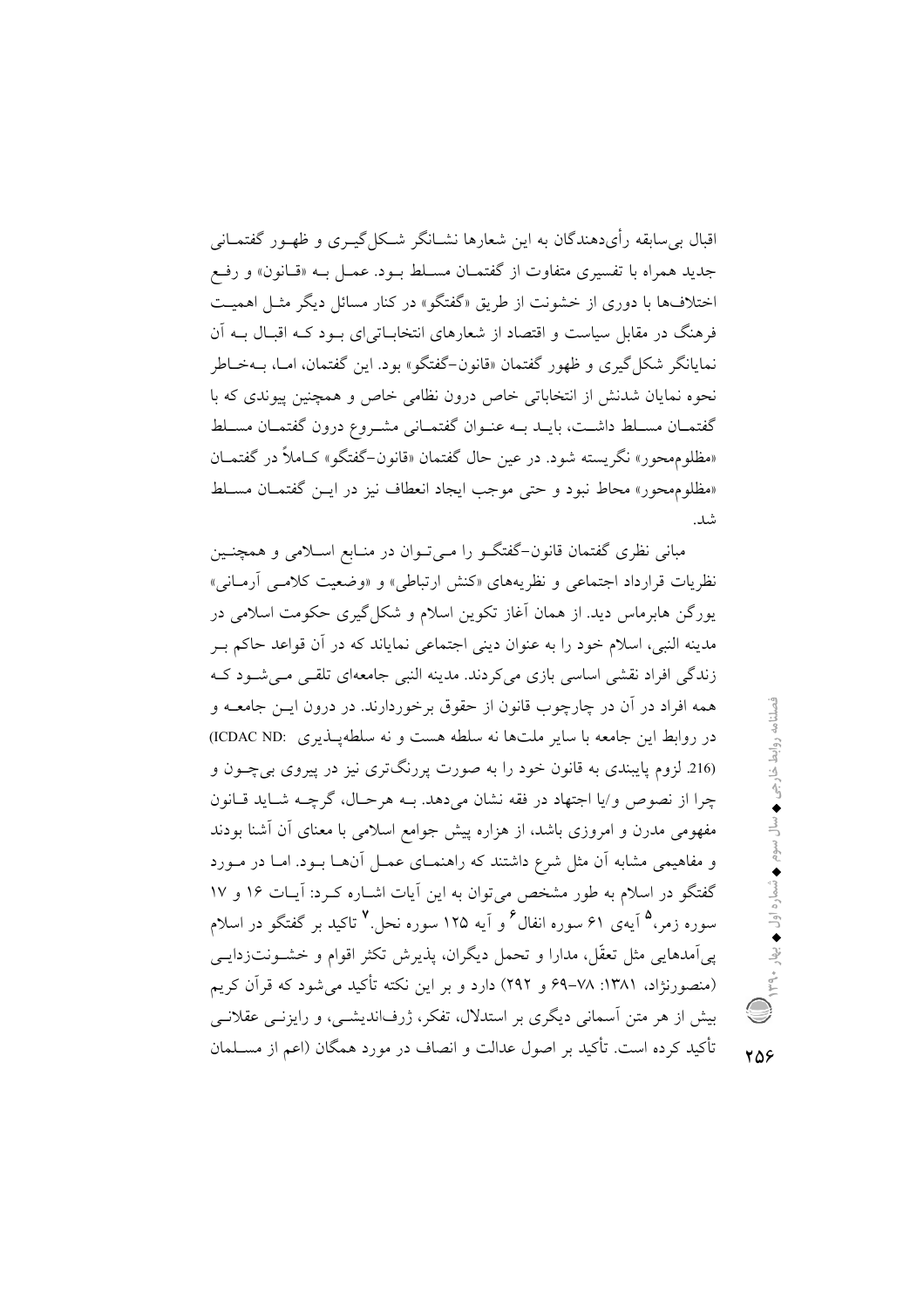و غیرمسلمان) بر اساس سیره پیـامبر (ص) و حضـرت علـی (ع) توجیـه مـیشـود (ICDAC ND: 216-17)

همچنین قرارداد اجتماعی مفهومی است کـه در نظریـات اندیشـمندان سیاسـی قرون قبل مثل هابز، لاک و روسـو ظـاهر شــد و درکـل در يــي توضــيح چگــونگـي شکل گیری دولت و جامعه سیاسی در وضع طبیعی بود (جـونز، ۱۳۵۸ الـف: ۱۴۲-۱۲۸ و ۲۲۲–۲۰۱؛ جـــــونز، ۱۳۵۸ ب: ۳۵۵ و ۳۵۱–۳۵۰). در نظریـــــات قـــــرارداد اجتماعی فرد از حقوق طبیعی خود برای رسیدن جامعه به نظم میگذرد و هر گونـه احقاق حقى بايد از طريق قانوني صورت يذيرد كه يس از گذشتن از حقوق طبيعـي و تشکیل جامعهی سیاسی وضع می شود. در نتیجه، هر قضاوت شخصی، عـدم اتکـا به قانون برای احقاق حقوق و تکیه به زور شخصی خارج از سازوکارهای جامعه به هرج و مرج ً و بازگشت به وضعیتی طبیعی منجر می شـود کــه در آن دســتِ ضــعفا بستهتر و دستِ اقويا بازتر است.

از سوی دیگر، نظریههای «کنش ارتباطی» و «وضعیت کلامی آرمانی» هابرماس هم در پی بیان شرایط مساعد برای گفتگو هستند. کـنش ارتبـاطی اسـتفاده از زبـان برای رسیدن به فهم متقابل است (Crawford, 2009: 189) و وضعیت کلامبی آرمـانی وضعیتی است که در آن روابط قدرت تعیین کننده نیست و تنها قوت اسـتدلال مهـم است (مشیرزاده، ۱۳۸۴: ۲۱۹). کنش ارتباطی دارای چنـد پـیش فـرض اسـت. اول، کنش ارتباطی محدود به اَنهایی میشود که *توانش ارتباطی* ٰ دارند. دوم، کنشگران رقيب بايد متعهد به عدم خشونت باشند. سوم، وجود هم*دل<sub>د</sub> اخلاقی* که احسـاس احترام آنها را به دیگران نشان میدهد و چهارم، *اتخاذ نقش انگارهای* که در حکـم توانایی کنشگر به خروج از چشمانداز خود به منظـور دیــدن جهـان از چشــمانــداز ديگران است(191-189 :Crawford, 2009). اگير هابرماس از طريبق كينش ارتباطي چگونگی مشروعیت یافتن قوانین را تبیین میکند، با معرفی و توصیه اخلاق گفتگـو مشروعيت يافتن بيشتر تصميمات را نيـز ييشـنهاد مـي كنـد (Crawford, 2009: 191). استدلال اخلاق گفتگو بر سه سطح فرض متکی است: *قواعد معنایی و منطقــی ک*ـه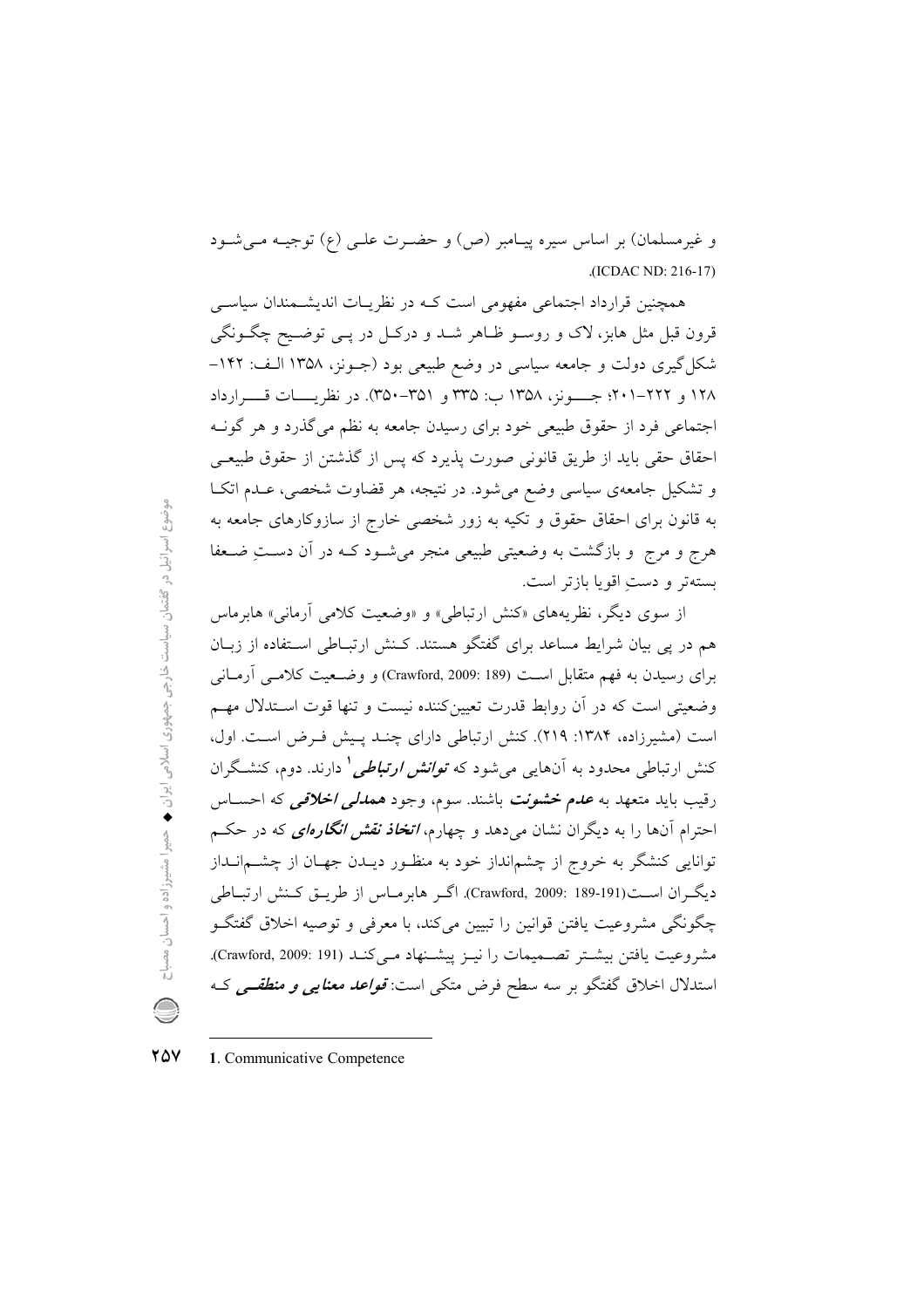در آن هیچ ناطقی خود را انکار نمی کند، *قواعد رویهای* برای استدلال رقابتی که در آن سخنگو باید صادق باشد، و *فرایند ارتباط* که در آن گفتگو باید خال<sub>ی</sub> از نابرابری يا فشار باشد و هر طرف اجازه داشته باشد هر ادعايي را به سئوال بكشد (Crawford)  $.2009:192)$ 

مسئله باقی مانده در مورد استفاده از مبانی دینی و نظریات قبرارداد اجتمـاعی و كنش ارتباطي و وضعيت كلامي أرماني عبارت از تعميم أنهـا از سـطح داخلـي بــه سطح بینالمللی است. این مسئله را با توضیح بسیار مختصری حل می کنیم. استفاده از این نظریات در موضوعات فراتر از موضوعات داخلی سابقهای زیاد دارد. تعمیم نگرشهای دینی به حوزه بین|لمللی به عنوان یکی از رویکردهای نظری بـه روابـط بین|لملل مطرح بوده است(4-1 :Donelan, 1990). شاید از ابتـدای شـكل گیــری رشــته روابط بین|لملل، قرارداد اجتماعی هابز به پایهای برای توضیح واقع گرایانــه (ونــت، ۱۳۸۴: ۴۰۷–۳۷۸) یا حتی واقع گرایانــه لیبـرال (دان و اشــمیت، ۱۳۸۳: ۳۳۷–۳۳۶) روابط میان واحدهای سیاسی در محیط آنارشیک بدل شده است. قـرارداد اجتمـاعی لاک (ونت، ۱۳۸۴: ۴۰۷–۴۰۷) نیز بـه اساسـی بـرای نگـاه لیبرالیسـتی روابـط میـان واحدهای سیاسی تبدیل شده است. همچنین گرچــه کارهــای کمتــری از هابرمــاس مستقيماً مسائل بين|لمللي را طرح ميكند، دانشپزوهـان روابـط بـين|لملـل از اكثـر نوشتههای او در مورد روابط سیاست جهانی استفاده مـی کننـد -187 :Crawford, 2009  $.188)$ 

با ذکر این نکـات نظـری در مـورد قــانون-گفتگــو هــم اکنــون مــیتــوانیم بــه پیآمدهای گفتمان قانون-گفتگو بپردازیم. گفتمان «قانون-گفتگو» بـا ایجـاد سلسـله مراتب «قانون-گفتگو/ بي قانوني –خشونت» سوژگي، قدرت و روابـط قــدرت، امــور تصورشدنی و تصورناشدنی و نحوه عمـل سیاسـتگذاران در جهـان ایــن گفتمــان را اين گونه برساخت:

■ در این گفتمان، سوژهها ارزش خود را بر اساس عمل به یکـی از دو قطـب قانون–گفتگو یا بیقانونی–خشونت دریافت میکنند. عمل به قانون و رفع اخـتلاف با گفتگو امری با ارزش و اتکا به بیقانونی و حل اختلاف بــا خشــونت امــری ضــد ارزش تلقی می شود و گفتمــان تخصــیص منــابع بــه حمایــت از قــانون ــ گفتگــو را فصلنامه روابط خارجی ♦ سال سوم ♦ شماره اول ♦ بهار ٩٠ولا)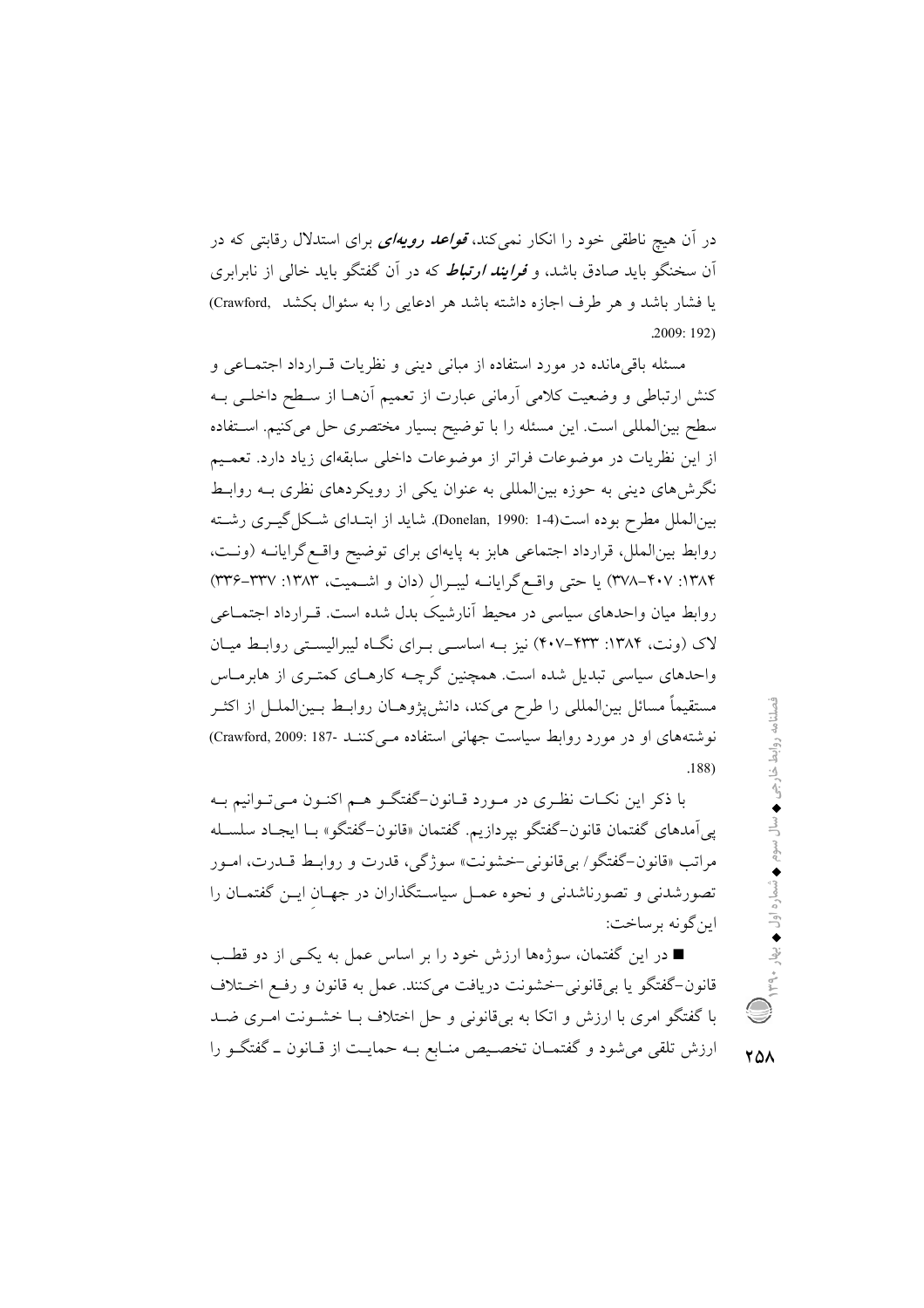مشروع ميداند.

■ گرچه بهطور وجدانی قطب بیقانونی و خشونت با مفهوم قدرت عجـینتـر است، گفتمان قانون \_ گفتگو قدرت را بهطور كامل در اختيار اين قطب نمـىدانــد. قانون \_ گفتگو منابع بیشتری برای نفوذ دارد؛ نوعی از قدرت مشروع در برابر اجبـار كه قدرت عريان است.

■ تصور ایجاد جامعهای مطلوب با روابـط بـیقـانون− خشـونتگـرا و بــدون وجود قانون-گفتگو ناممکن است.

■ سیاستگذاران در چارچوب گفتمان قانون–گفتگو تمام منـابع را بــرای ایجــاد روابط مبتنی بر قانون-گفتگو (تا حدی ایجاد توانش ارتباطی) اختصاص میدهند.

بدین شکل با شکل گیری گفتمان قانون–گفتگو، تمام سوژههای مخاطب جامعه محاط در اين گفتمان، چه در بعد داخلي و چه در بعد خــارجي، بــا واســطگي ايــن گفتمان نگریسته می شدند و رفتاری در قبال آنان اتخاذ می شد که این گفتمـان آن را متصور میدید. این امر حتی به گفتمـان مسـلط مظلـوممحـور هـم تسـری یافـت و گفتمان مشروع قانون–گفتگو به شکل ذیل با ایجاد تغییر در فواصل سلسـله مفـاهیم مظلوم-ظالم موجب ايجاد انعطاف در گفتمان مظلومهحور مسلط شد:

■ سوژهها در این گفتمـان دیگـر ارزش خـود را از مظلومیـت صـرف کسـب نمی کنند. ارزش سوژهها را در این گفتمان، علاوه بر مظلومیت، عمل آنان بر حسب قانون نیز تعیین میکند (خاتمی، ۱۳۷۹: ۳۹ و ۴۱) و حتی اهمیت قـانون بـه عنـوان وسيله، از آزادي به عنوان هدف بالاتر مي رود (خاتمي، ١٣٧٩: ٢٣٧).

■ یکی از ابزارهای قدرت یابی مظلوم عمل بر حسب قانون و مکلف شـدن بـه گفتگو و استدلال به جای اِعمال خشونتِ کور و احساسـی اسـت. گفتگـو و قـانون دارای نفوذی است که خشونت عریان از آن بی بهره است . ایــن گفتمــان «پیــروزی نهایی کلمه بر شمشیر » (خاتمی، ۱۳۸۰: ۱۶) را ممکن میداند.

■ مظلوم شاید بتواند با خشونت اِعمال حق کند، اما در جامعه شکل گرفتــه از این راه خشونت نهادینه شده و خود اعضا نسبت به یک یگر خشونت مـی ورزنــد. پس جامعه مطلوب ناشی از پیروزی خشونتبار مظلـوم بـر ظـالم جامعــهای تصــور ناشدنی است. حتی جامعهی بر آمده از قتل یک نفر جامعهای اسلامی نمی تواند باشد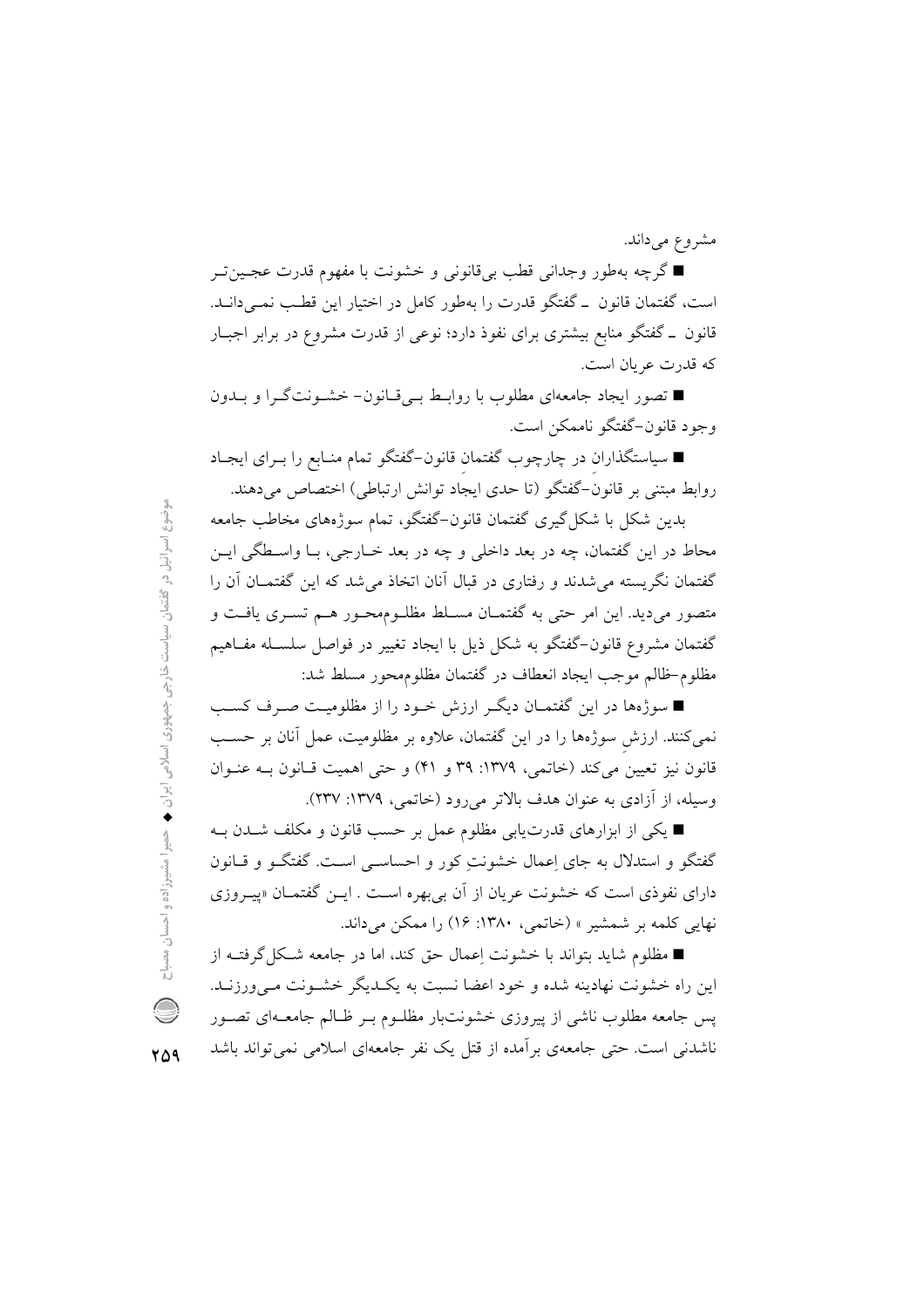(خاتمي، ١٣٧٩: ٣٣).

■ سیاســتگذاران محــاط در گفتمــانی از قــانون-گفتگــو کــه درون گفتمــان مظلومهحور عمل میکنند تمام منابع را به ایجاد راهکارهایی برای مظلوم اختصـاص میدهند که در آن مظلوم بتواند از راه قانون و گفتگو حق خود را بگیرد.

در سال ۱۳۸۴، و در پی حدود دو دهه عدم تأکید و یا یافشــاری انــدک بــر دو مؤلفه عدالت و مبارزه، شعارهای انتخاباتی رئیس جمهوری کـه در واقــع بــازآفرینی ارزش های سالهای اول انقلاب بود و بر عدالت و مبارزه تاکیـد مـی کـرد، بــا اقبــال رأىدهندگان مواجه شد. شعارهاى انتخابــاتى و اقبــال نســبى رأىدهنــدگان بــه ايــن شعارها نشانگر شکل گیری دوبارهی گفتمان ابتدای انقلاب با سیمایی تازه بود که در ۔<br>اُن پر عدالت و مبارزہ تأکید مے شد. در چراپے تفاوت مبان شرایطے که موجب پروز گفتمان مظلوم محور و گفتمان عدالت ــ مبارزه شد، می تــوان گفــت کــه شــايد جنبــه معنوی انقلاب اسلامی ایران در ابتدای پیروزی آن موجب شـد تــا درعــین وجــود .<br>تلاش برای ایجاد جامعهای عدل.محور بر پایه مبارزه با مستکبرین، نیت ایــن تــلاش که همان حمایت از مظلوم در برابر ظالم بود، برجسته شود و به شکل گیری گفتمـان ظالم– مظلوم کمک کند. به هر حال، تأکیــلا ِکنــونی بیشــتر بــر مبــارزه و عــدالت در مقايسه با غايت اين تأكيد كه همان حمايت از مظلوم در برابر ظـالم باشـد، موجـب شکل گیری خردهگفتمانی شد کـه نشـانگر تفسـیری از گفتمـان مسـلط بـود کـه بـا خرده گفتمان مشروع «قانون-گفتگو» تغییری عمده در آن ایجاد شده بود. البته به این خبرده گفتمسان نیبز بایبد ببه عنبوان خبردهگفتمیانی مشیروع درون گفتمیان مسیلط «مظلوم محور» نگريسته شود. در عـين حـال، گفتمـان «عـدالت- مبـارزه» كـاملاً در گفتمان «مظلوم محور» محاط نبود و حتى موجب ايجـاد تغييـر نيــز در ايــن گفتمــان كلان مسلط شد.

مباحث نظری گفتمان عدالت \_مبارزه را می توان در سـنن ایـران باسـتان، فقــه شیعه و نظریات امپریالیسم و نوامپریالیسم یافت. عـدالت ـــ مبـارزه در سـنن ایــران باستان و بهخصوص اّیین زرتشـت از نبـرد همیشـگی اهـورامزدا و اهـریمن ریشـه میگیرد که در آن پیروزی نهایی اهورامزدا یا خوبی بر اهــریمن یــا شــیطان پیــروزی عدالت بر بي عدالتي معنا مي شود (Moshirzadeh, 2007: 533). عدالت و مبارزه همچنين

46.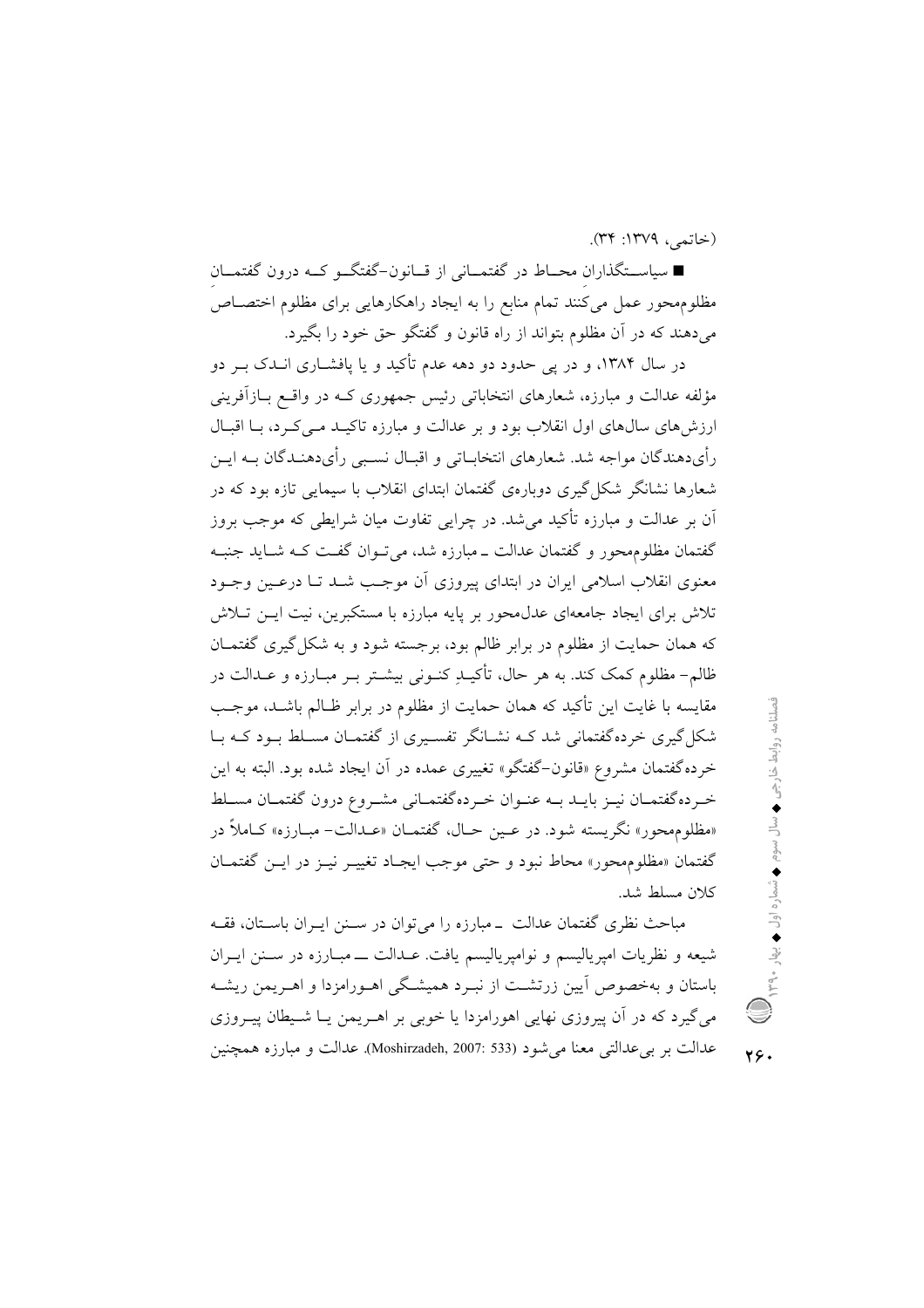به شدت در فقه شیعه مورد تأکید قرار گرفته است. عدالت از اصول دین در مــذهب شیعه است و مبارزه با نام اختصاصی جهاد به عنوان یکی از واجبات در فـروع دیــن قرار دارد. از سوی دیگر، می توان نظریات کلاسیک امپریالیســم و نیــز آرای افــرادی مثل ادوارد سعید در نقد امیریالیسم، نوامیریالیســم و مســئله مقاومـت را بــرای فهــم چگونگی شکل گیری گفتمان عدالت ــ مبارزه بررســی کــرد -292 :Varadarajan, 2009  $.304)$ 

اما یی آمدهای گفتمان عدالت- مبارزه به شکل ذیـل اسـت. گفتمــان «عــدالت-مبارزه» با ايجاد سلسلهمراتب «عدالت جويبي/ تسليم/ بي عدالتي» سـوژگي، قــدرت و روابط قدرت، امور تصورشدنی و تصورناشــدنی و نحــوهی عمــل سیاســتگذاران در جهان این گفتمان را بدین شکل برمی سازد:

■ در این گفتمان، سوژهها ارزش خود را بر اساس عمل به یکی از قطـبهــای عدالتجویی همراه با مبارزه در یک سـو و تسـلیم در برابـر بـیعـدالتی یـا ایجـاد بی عدالتی در سوی دیگر دریافت می کنند. مبارزه برای ایجاد قسط و عـدل بــا ارزش و تسليم در برابر بي عدالتي يا ايجاد بي عدالتي ضد ارزش تلقى مي شوند و گفتمان از تخصیص منابع به حمایت از عدالت ـ مبارزه حمایت می کند.

■ قدرت در مبارزه برای از بین بردن بیءدالتی و ایجاد عـدل اسـت. گفتمــان عدالت ــ مبارزه جنبهای از قدرت را از اّن کسانی میداند که در راه رفع نــابرابری و بی عدالتی، که خود زاییدهی قدرت زیاد است، تلاش میکنند.

■ برابری و حق خود به خود اموری قابل حصول تلقی نمی شـوند و در نتیجـه برای این گفتمان رسیدن به برابری و عدالت بدون مبارزه امری تصورناشدنی است.

■ سیاستگذاران محاط در گفتمان عدالت \_مبارزه تمام منـابع را بــرای تســهیل مبارزه در راه رسیدن به عدل اختصاص می دهند.

بدین شکل با شکل گیری گفتمان عدالت ــ مبارزه تمام سوژهها و حتی گفتمــان مسلط مظلومهحور هم در تمام ابعاد از دریچـه ایــن گفتمــان نگریســته مــیشــوند و رفتاری در قبال آنان اتخاذ می شود که این گفتمــان آن را ممکــن مــی بینــد. گفتمــان مشروع عدالت– مبارزه با ايجـاد تغييـر در فواصـل سلسـله مفـاهيم مظلـوم– ظـالم موجب ايجاد اين تغييرات در گفتمان مظلوم محور مسلط شد: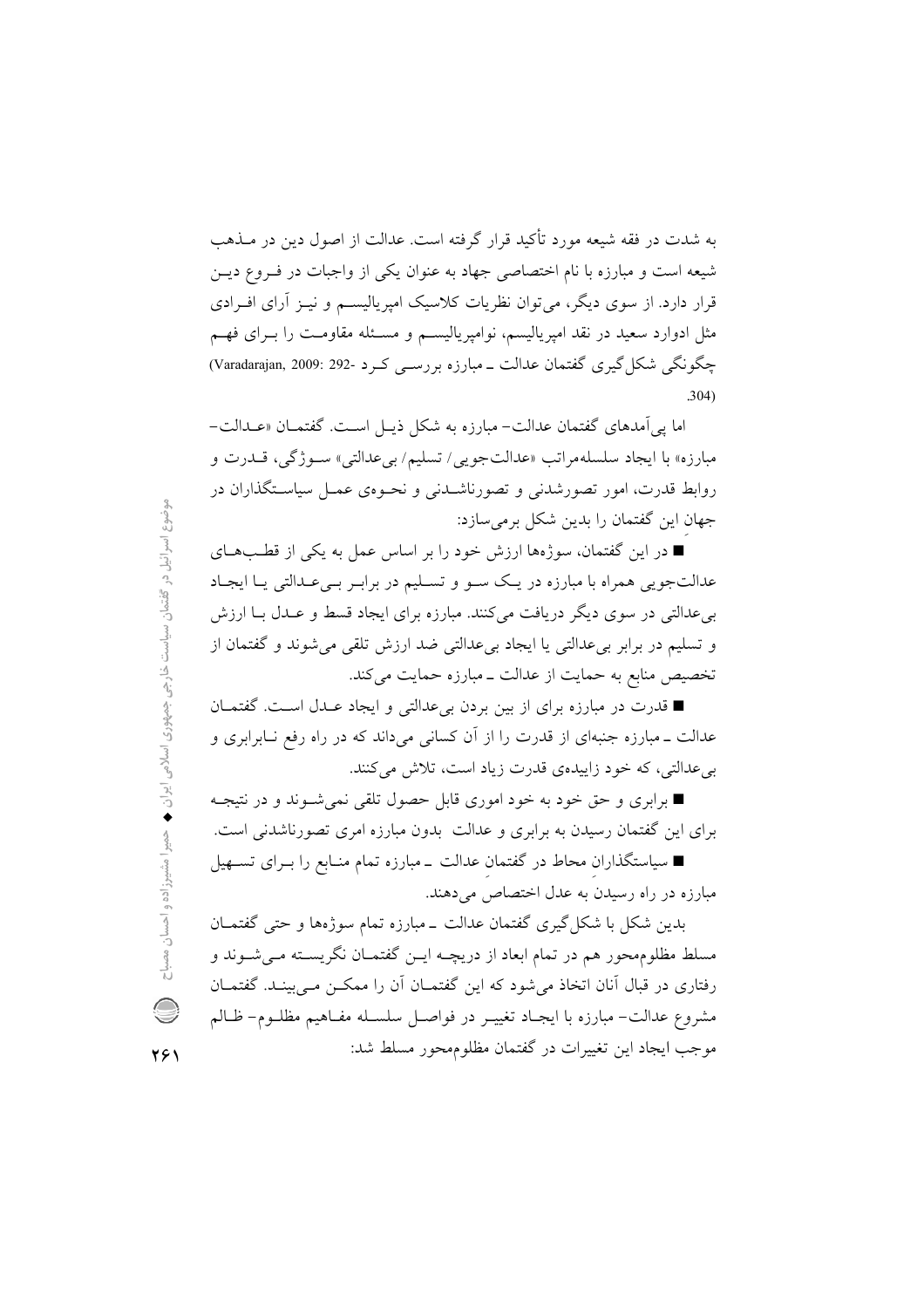■ سوژهها در این گفتمـان دیگـر ارزش خـود را از مظلومیـت صـرف کسـب نمی کنند. ارزش سوژهها در این گفتمان را، علاوه بر مظلومیت، عمـل مبـارزهطلبانــه آنان برای کسب عدل نیز تعیین مےکنـد. عبـادت، عمـل صـالح و زهـد هیچکـدام نمی توانند جای شهادت را در رسیدن به نقطه کمال بگیرند (مرکز پـژوهش و اسـناد رياست جمهوري، ١٣٨٧: ١٩٣).

■ یکی از ابزارهای قدرتیابی مظلـوم عمـل مبتنـی بـر مبـارزه اسـت. مبـارزه نامتقارن دارای امکاناتی است که قدرت رسمی از آن بےبھرہ است. راه موفقیت حرکت در مسیرهایی است که نه متعارف است و نه غرب مبـدع آنهــا اســت و بــه چند و چون اَن نیز اَگاهی ندارد (مرکز پژوهش و اسناد ریاست جمهـوری، ۱۳۸۷:  $(3A)$ 

■ تصور جامعه برابر بدون مبارزه امری تصور ناشدنی است. هیچ ظالمی بدون تهدید علیه خود حق مظلوم را نمیدهد. جامعه برابر و مطلوب بدون مبـارزه تصــور ناشدنی است. آقای احمدینژاد در نشست مجمع عمـومی سـازمان ملـل متحـد بـه صراحت اعلام مي كند «...بخش وسيعي از جهان، تحت سلطه چند دولت غربي قرار گرفت. دهها ميليون انسان به بردگي كشيده شدند و دههـا ميليــون خــانواده متلاشــي گردیدند. تمام منابع، حقـوق و فرهنـگ ملـتهـای اسـتعمارزده بـه غـارت رفـت. سرزمينها اشغال و مـردم بـومي قتـل عـام و تحقيـر شـدند. امـا بـا قيـام ملـتهـا، استعمارگری منزوی و استقلال ملتها به رسمیت شناخته شد» (کیهان، ۱۳۸۹: ۳).

■ سیاسـتگذاران محـاط در گفتمــانی از عــدالت ــ مبــارزه کــه درون گفتمــان مظلومهحور عمل میکنند تمام منابع را به ایجاد راهکارهایی برای مظلوم اختصـاص میدهند که در آن مظلوم بتواند صرفاً از راه مبـارزه بــه جایگــاه برابــری بــا دیگــران ىو سىل.

گفتمان مسلط، خرده گفتمانهای مشروع و مسئلهی اسرائیل حالا زمان آن است که نتیجه وجود گفتمانهای مسلط و خردهگفتمانهای مشروع را بر نحوه نگاه ایران به دشمن خود، یعنی اسرائیل، ببینیم. هدف ایـن بخـش از مقالـه نشان دادن تغییر نگاه به دشمن در نتیجه تغییر در گفتمان مسلط است کـه بــا ورود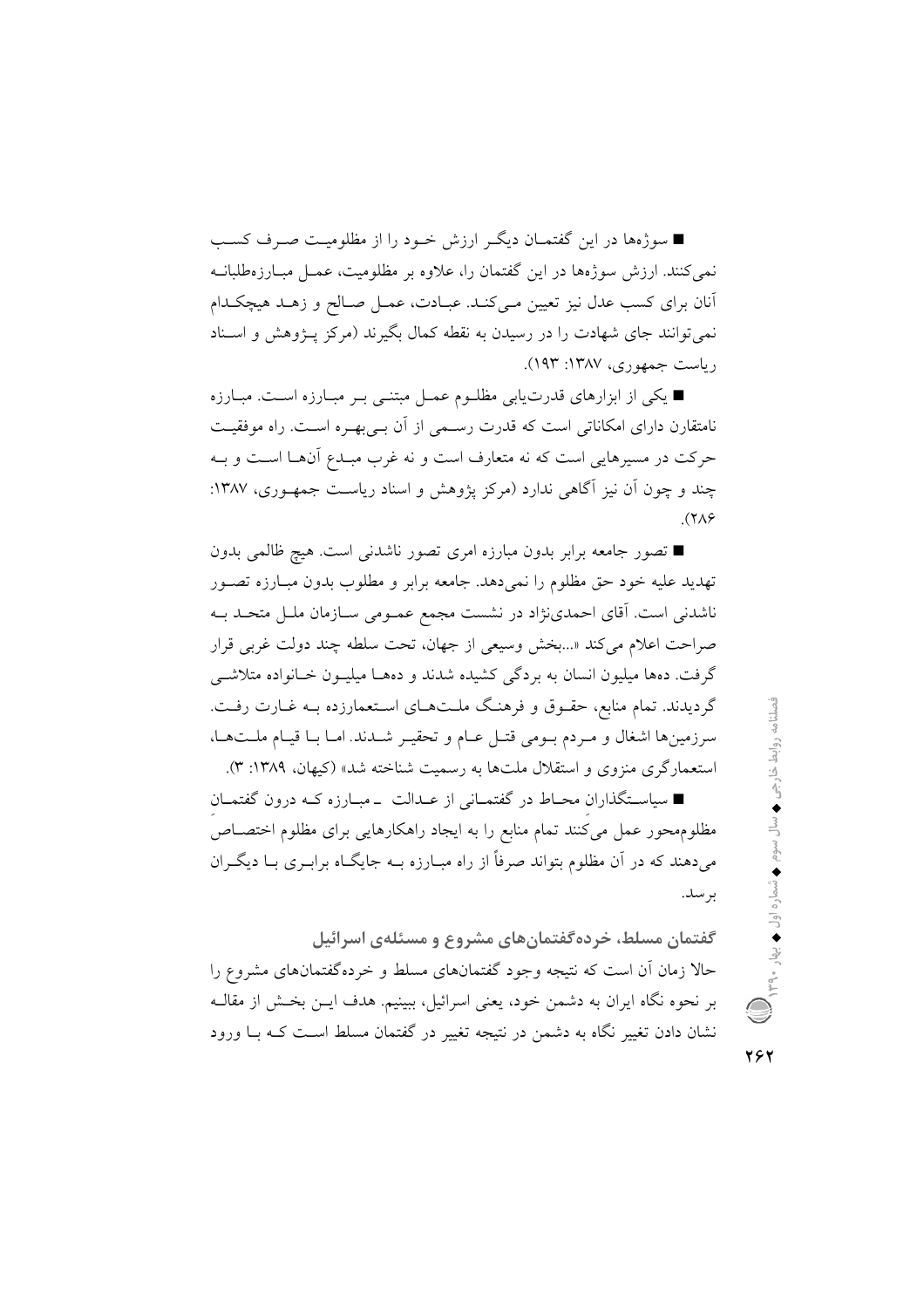خردهگفتمانهای مشروع در سلسله مراتب اَن تغییراتی ایجاد شد.

گفتمان مسلط مظلوممحور

دیدیم که در گفتمان مظلومهحور، سوژهها ارزش خود را از تعلقشان بـه یکـی از دو قطب ظلم یا مظلومیت دریافت میکنند؛ در مظلومیت قدرتی نهفتـه اسـت کـه ظلـم فاقد أن است؛ ايجاد روابط با ظالم تصورناشـدني اسـت؛ و منـابع بـراي حمايـت از مظلوم تخصيص مي يابد.

در گفتمان مظلومهحور اسرائیل به عنوان ظالم و فلسـطینیان بـه عنـوان مظلـوم برساخته می شدند: اسرائیل غاصبی بود که حق و سرزمین فلسطینیان را غصب کرده بود، بر مسلمانان فلسطینی ظلم میکرد و حقوق آنان را به بیگانگــانی مــیداد کــه از ساير نقاط جهان به فلسطين آمده بودند.

در این گفتمان، فلسطینیان بـه عنـوان طـرف مظلـوم دارای قــدرتی بودنــد کــه اسرائیل با قدرت مادی خود از آن بیبهره بود: خون شهدای فلسـطینی، انتفاضـه یــا انقلاب سنگ، اقدامات شهادتطلبانه و … فعالیتهایی بودند کـه سـرانجام موجـب برطرف شدن این غدهی سرطانی می شدند.

در این گفتمان، هر نوع ارتباطی با اسرائیل تصورناشدنی بود: تمـام مناسـبات ایران با اسرائیل قطع شده بود و حتی کمک حیاتی امریکا در قضـیه مـکفـارلین بـه این علت که از مقصد اسرائیل برای ایران آمده است پذیرفته نشد.

گفتمان مظلوم محور استفاده از منـابع را بـراي حمايـت از طـرف فلسـطيني يـا تضعیف طرف اسرائیلی مشروعیت می بخشـید: کمـک بــه تشـکیل جهـاد اسـلامی، حماس و حزبالله در گرماگرم جنگ ایران با عراق از جملهی این تخصـیص منـابع عليه ظالم و در حمايت از مظلوم بود.

گفتمان مشروع قانون ــ گفتگو

دیدیم گفتمان قانون \_ گفتگو (که خود به سوژه عمل کننده به قانون و گفتگو اهمیت می دهد؛ نفوذ قانون و گفتگو را بـیش از قــدرت عریــان مــی(دانــد؛ تصــور جامعــهي مطلوب را بدون قانون و گفتگو ناممکن میداند و منابع را بــه ســمت ایجـاد روابـط مبتنی بر قانون سوق میدهد) با ایجاد تغییر در فواصل سلسلهمراتب ظـالم- مظلــوم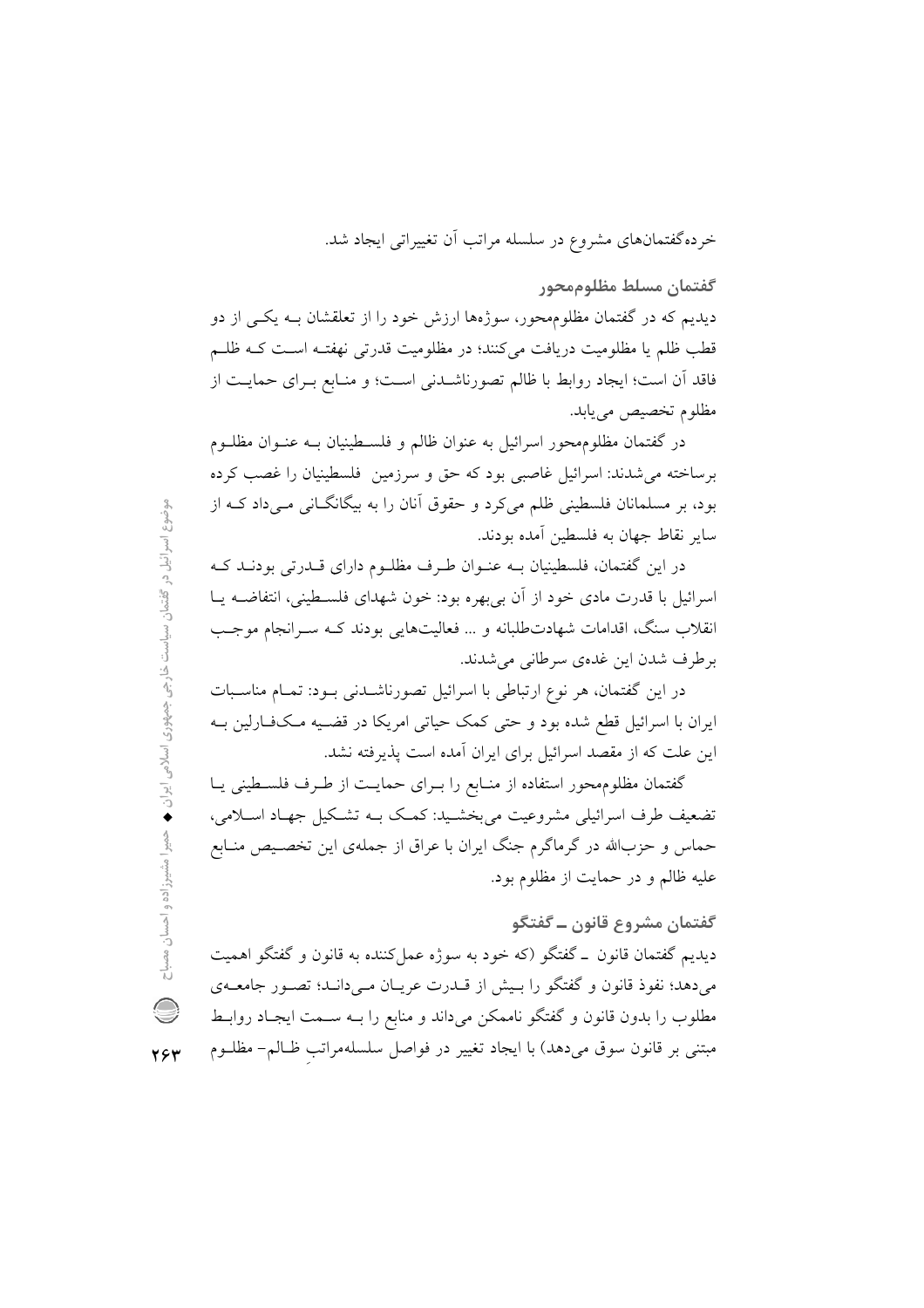ارزش را به سوژه مظلوم عامل به قانون میداد و منابع را برای احقاق حقوق مظلـوم صرفاً از راه گفتگو و قانون سوق میداد.

ارزش سوژه در خردهگفتمان مشروع قانون ـ گفتگو برای مظلومی است کـه بـا ابزار قانون به جنگ نابرابریهــا بــرود: حرکــتهــای خشــن طـرف مظلــوم جــز در چارچوب قانون و حقوق بین|لملل در این گفتمان قابل حمایت کـردن نیسـت. ایــن چارچوب قانونی عبارت است از تحرکات و عملیات نظامی در جهت تعیـین حـق سرنوشت در قبال اهداف نظامی در سرزمینهایی که رسماً از سوی سازمان ملـل بــه عنوان سرزمین اشغال شده از سوی اسرائیل نامیده شده است. برای مثال از عملیـات نظامی حزبالله در جنوب لبنان و یا عملیات نظامی علیه هدف نظـامی در مرزهـای ۱۹۶۷حمایت می شد، امـا از چنـین عملیـاتی در مرزهـای ۱۹۴۸ یـا علیـه اهـداف غیرنظامی حمایت نمبی شـد (خـاتمی، ۱۳۷۹: ۳۵ و ۱۲۵). تأکیـد بـر ایـن بـود کـه «تروریسم به هر شکلش محکوم است؛ اَدمکشی محکوم است و فایدهای هم نـدارد، و ما هم در همهي وجوه و اشكالش أن را محكوم مي كنيم» (خاتمي، ١٣٧٩: ٣۴).

در این گفتمان از یک سو یکی از ابزار اِعمال قدرت عمل بر حسب قـانون یـا اقناع طرف دارای قدرت مادی از طریــق اســتدلال اســت و از ســوی دیگــر جامعــه مطلوب جامعهای است که از عمل به قانون و نه از خشونت به دست آمـده باشـد: حتی رهبر ایران هم راه حل مسئلهی فلسطین و اسـرائیل را در برگـزاری انتخابــات میان اعضای واقعی سرزمین فلسطین، چـه مسـلمان، چـه یهـودی و چـه مسـیحی می داند و معتقد است جامعه شکل گرفته بعد از این انتخابات جامعهای بدون بحـران خواهد بود.^ تأکید همزمان خاتمی بر مخالفت ایران با روند کنونی صلح و حمایــت ایران از صلحی پایدار در خاورمیانه (خاتمی، ۱۳۷۹: ۳۶ و۶۳ و ۱۲۶ و ۱۷۱) نشـانه اهمیت فرایندهای مبتنی بر استدلال و اقناع در شکل گیری و تـداوم جامعــهی نــوین پایدار است. در این گفتمان، ایران برای حل مسئله فلسطین راهحل مبتنی بر قانون و نه اِعمال خشونت دارد. از چهار فرایند پیشنهادی خاتمی برای حل بحران خاورمیانه (بازگشت آوارگان، همهپرسی، برپایی نظام مستقل فلسطینی، تصمیمگیری دربـارهی ساکنان فعلی سرزمینهای اشـغالی) (خـاتمی، ۱۳۷۹: ۲۵۸) بـه طـور مشـخص سـه فرایند مبتنی بر راهکارهای قانونی است.

فصلتاه تهرانية المجراة المستوم المستوم المستوم المستورات المستورات المستورة المستورة المستورة المستور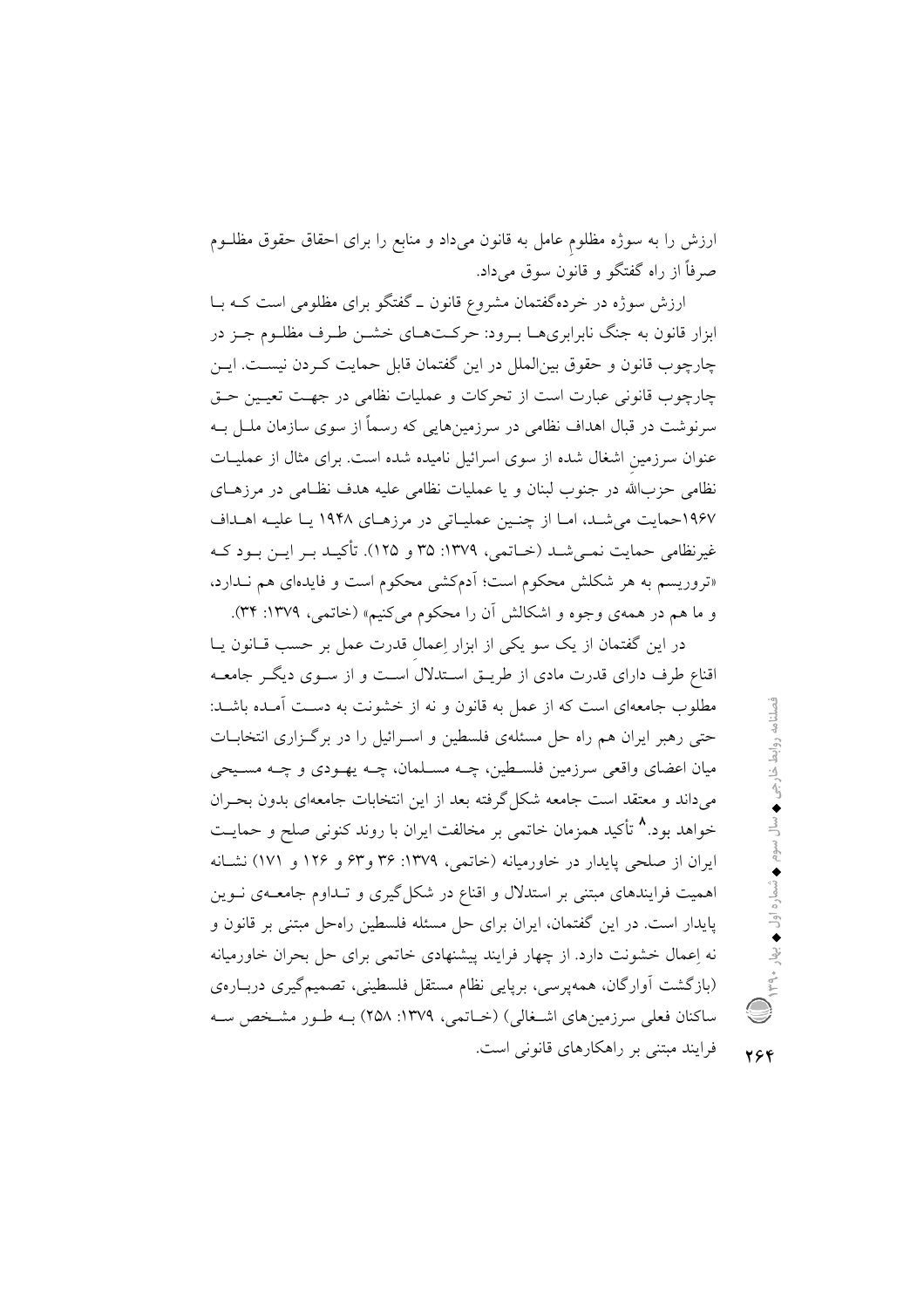گفتمان مشروع عدالت – مبارزه همانطور که دیدیم گفتمان عدالت \_مبارزه (با تقسیم سـوژههـا بـه عـدالتجـوی مبارز، تسلیم شده در برابر ب*ی عد*الت<sub></sub>ی و مسبب بی عدالت<sub>ی</sub>) با ایجـاد تغییــر در فواصــل سلسلهمراتب ظالم – مظلوم که خود به خاطر سلسلهمراتـب قـانون – گفتگــو تغییــر کرده بود، قدرت را در مبارزه نامتقارن می بیند، تشکیل جامعــه برابــر و مطلــوب را بدون مبارزه تصورناشدنی و شکل گیری آن را تنها از طریق مبارزه ممکن میداند.

در گفتمان عدالت ــ مبارزه، سوژهٔ دارای ارزش مظلوم عدالتجویی اسـت کـه برای رسیدن به برابری به مبـارزه دسـت مـی;زـنـد: در ایــن گفتمــان دیگــر فلســطین واحدی وجود ندارد و مفهوم جدیدی هم به نام غزه وارد ادبیات سیاسی حمایت از مظلوم می شود. بخشی از نشانههای شکل گیری ایـن مفهـوم جدیـد را مـی تـوان در نامگذاری معابر (مثل میدان شهدای غزه)، برگزاری همایش غـزه در اسـفند ۱۳۸۸ و نامگذاری روز ۲۹ دی در تقویم به نام غزه از سوی شورای فرهنگ عمومی دیــد. در این گفتمان دولت خودگردان کاملاً همراستا با اسرائیل و غرب عمل میکنـد و غــزه با مبارزهای واقعی در تلاش برای احقاق حق عجین است.

حمایت رسمی و علنی از مبارزه نامتقارن به عنوان ابزار اِعمال قــدرت در ایــن گفتمان جای منابع نمادین قدرت مثل انتفاضه و شعار «خون بر شمشیر پیروز است» را میگیرد: دو جنگ بین اسرائیل ــ حزبالله و اسرائیل ــ غزه رخ میدهد کــه در آن طرف مظلوم مبارز با استفاده از مبارزه نامتقارن طرف متکی به قــدرت مــادی، یعنــی اسرائیل، را وادار به عقب نشینی و صرف نظر کردن از اهداف اولیه خود می کند. ایس در حالي است كه تا پيش از اين گفتمـان طـرف مظلــوم بــه جــز انتفاضــه نمــادين، عملیاتی نظامی به این گستردگی در ابعاد زمانی و تجهیزاتی در برابر اسـرائیل انجـام نداده بود، اما حال به این عملیات گسترده دست می زنـد و مـورد حمایـت قـرار مي گير د.

## نتىجەگىرى

هدف این مقاله نشان دادن پویش گفتمانی ایران در مورد اسرائیل بـه عنـوان دشــمن بود. مقاله با نشان دادن گفتمان مسلط مظلومهحور و دو گفتمـان مشـروع قـانون ـــ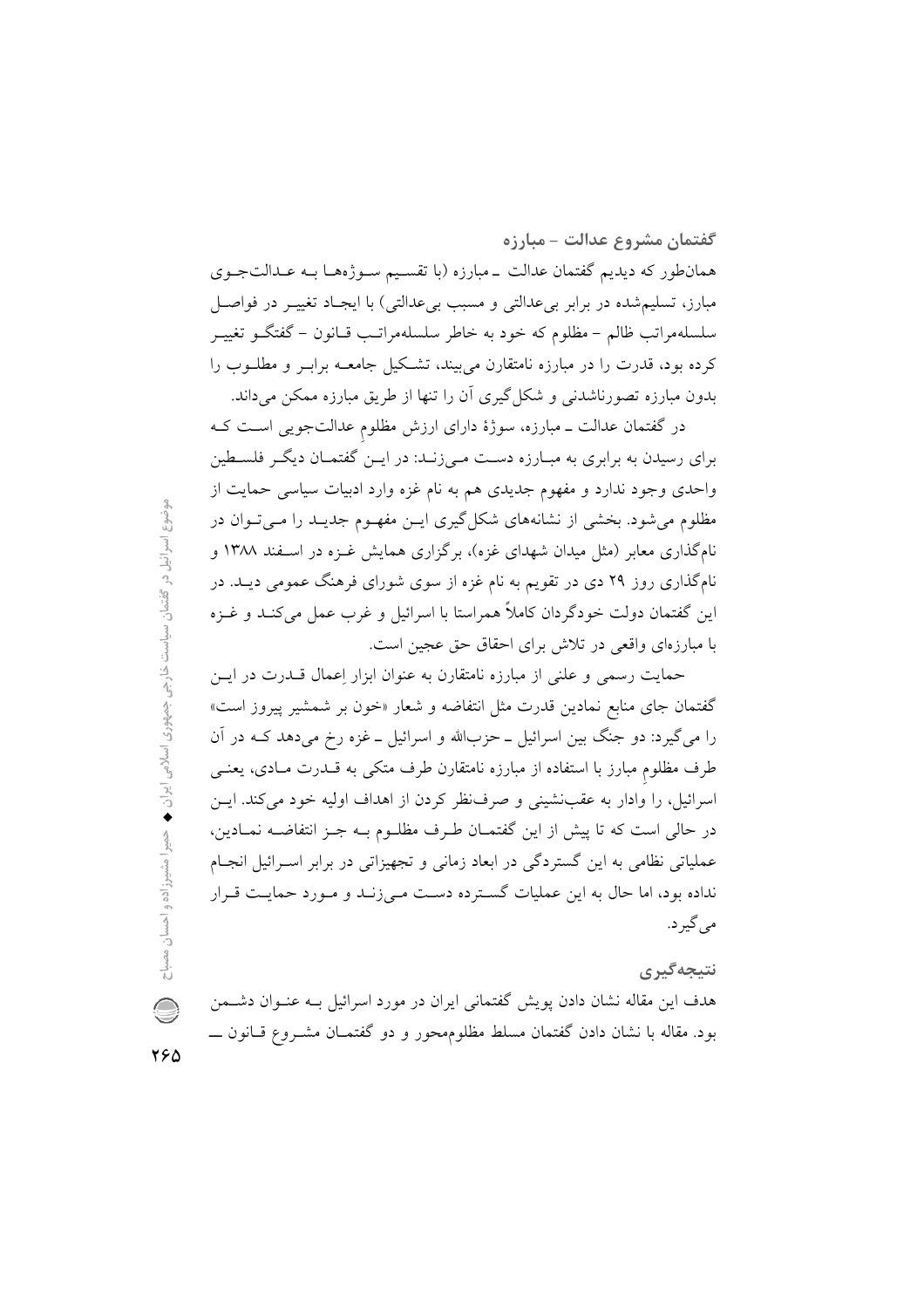گفتگو و عدالت – مبارزه، که در دو برهه زمانی مختلف درون گفتمان مسـلط عمـل میکردند، و نتایج عینی این گفتمانها در برسازی و دیدن موضـوعات، نحـوه تغییـر در سلسلهمراتب گفتمان مسلط را از ظالم و مظلوم بیان کرد. گفتمان قانون ــ گفتگــو در جهت كاهش فاصله سلسلهمراتب گفتمان ظالم ــ مظلـوم و گفتمــان عــدالت ــــ مبارزه در جهت افزایش سلسلهمراتب این گفتمان عمل کردند.

همچنین این مقاله تا حـدی کـم٫رنگـی مـرز بـین سیاسـت داخلـی و سیاسـت خارجی را هم نشان داد. گرچه بـاور بـه دنبالـهروی سیاسـت خـارجی از سیاسـت داخلی یا بالعکس مد نظر نبوده است، این مقاله تا حدی نشــان داد کــه سیاســت از گفتمانها نشئت می گیرد. حال این گفتمان می تواند گفتمانی داخلـی و یـا گفتمــانی بین|لمللی باشد (که ً در این مقاله گفتمانها، تا جایی که نشان داده شد، گفتمانهایی داخلي بودند).

از سوی دیگر میتوان از این سه گفتمان در تبیین استمرار و تغییر در سیاست خارجي جمهوري اسلامي ايران استفاده كرد. گفتمان مسلط مظلـوممحـور تبيـين گـر استمرار در سیاست خارجی ایران و خردهگفتمانهای مشروع، که به نوبت در ذیـل این گفتمان مسـلط ظـاهر شـدند، تبیـینگـر تغییـرات در سیاسـت خـارجی ایـران هستند.\*\*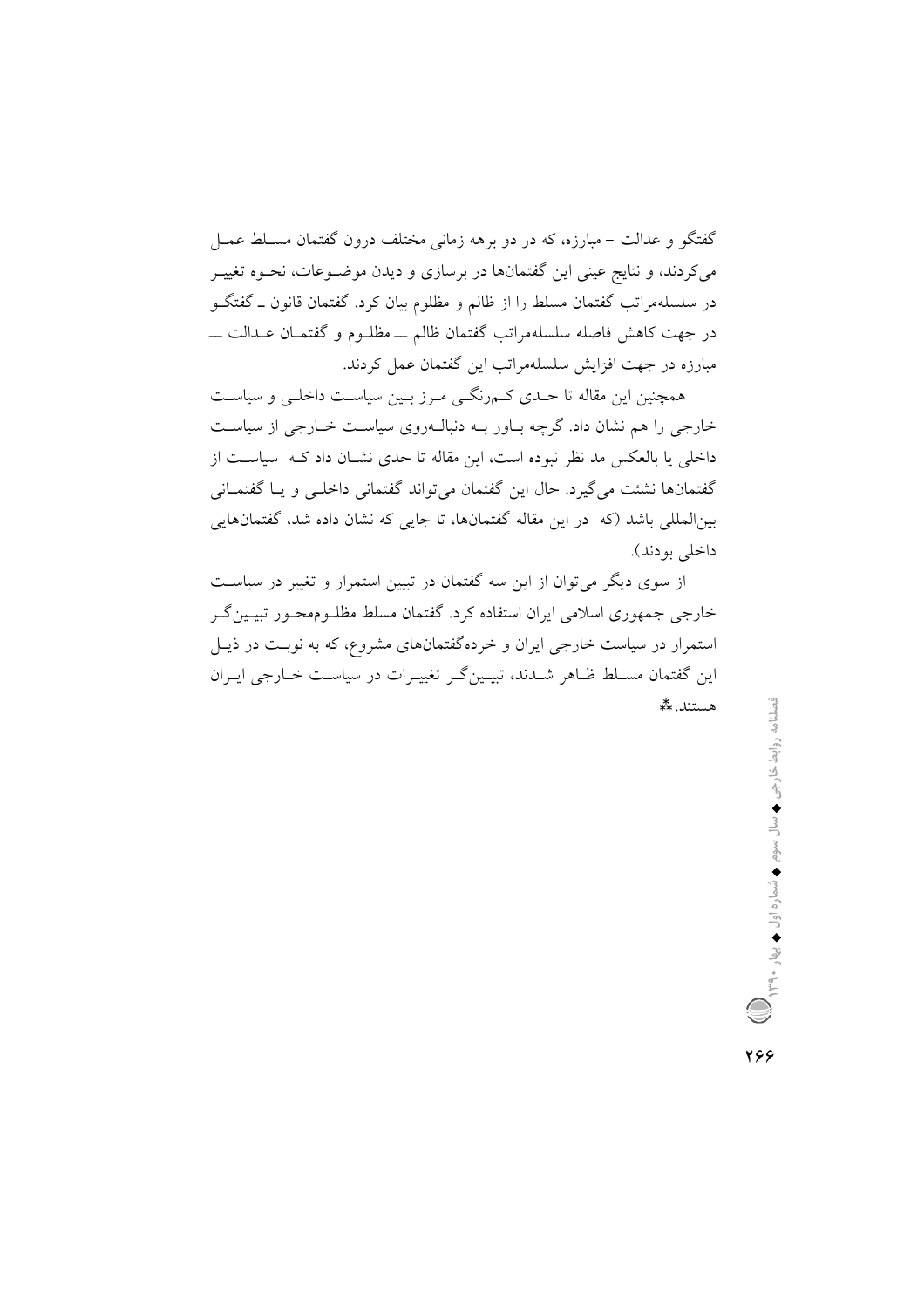## <mark>یادداشتها</mark>

**TEV**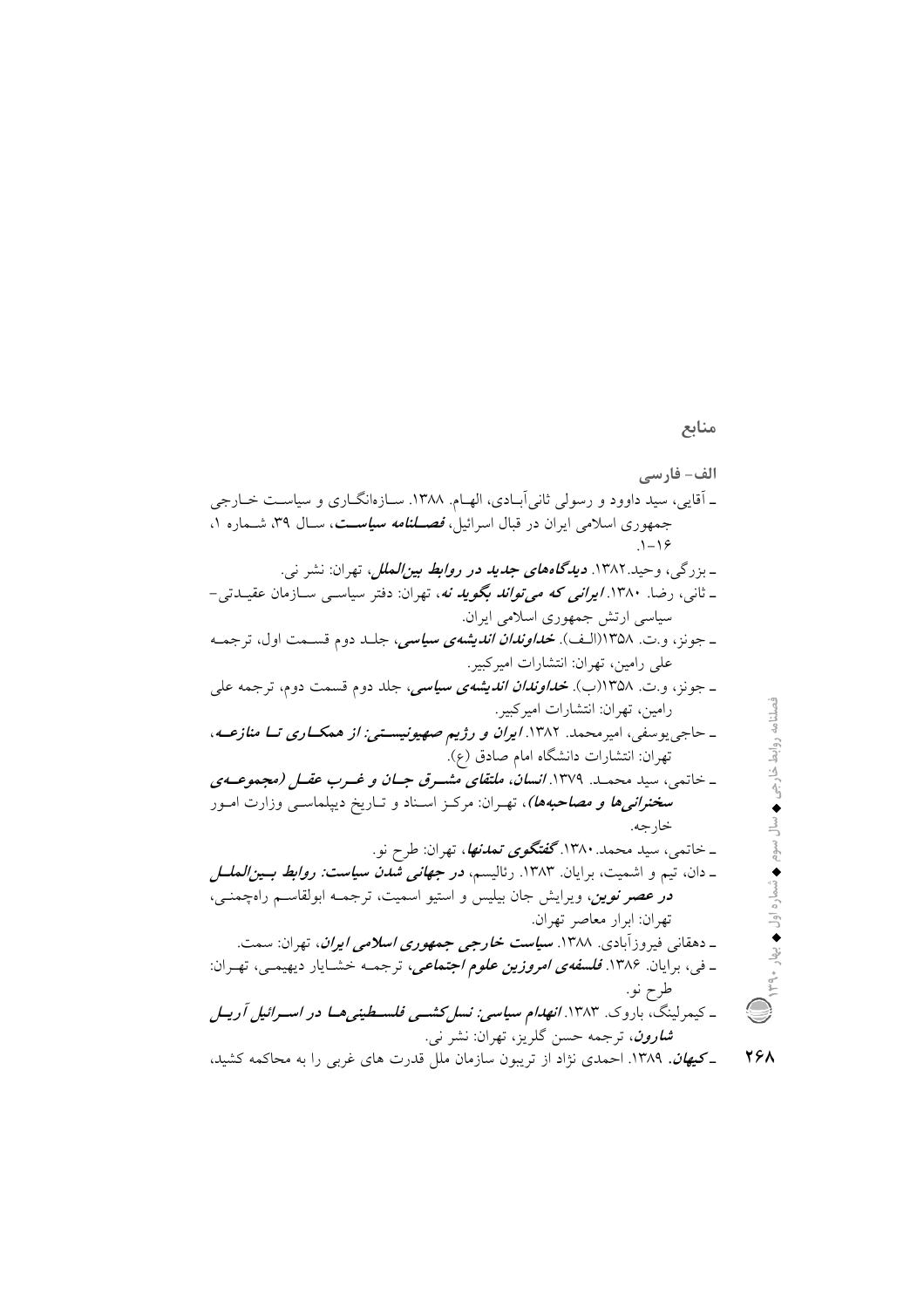ب–لاتين

- Barnett, M. 1999. Culture, Strategy, and Foreign Policy Change, European Journal of International Relations, 5(1).
- Crawford, Neta C. 2009. Jurgen Habermas, in Critical Theorists and International Relations, edited by Jenny Edkins and Nick Vaughan-Williams. New York and London: Routledge.
- Donelan, Michael. 1990. Elements of International Political Theory, Oxford: Clarendon Press.
- Doty, Roxanne, L. 1993. Foreign Policy as Social Construction: A Post-Positivist Analysis of U.S. Counterinsurgency Policy in Philippines, **International Studies Quarterly, 37.**
- ICDAC (International Center for Dialogue among Civilizations) Official Documents, Speeches, and Discussions on Dialogue among Civilizations. Tehran: ICDAC.
- Moshirzadeh, Homeira. 2007. Discursive Foundations of Iran's Nuclear Policy, Security Dialogue, 38(4).